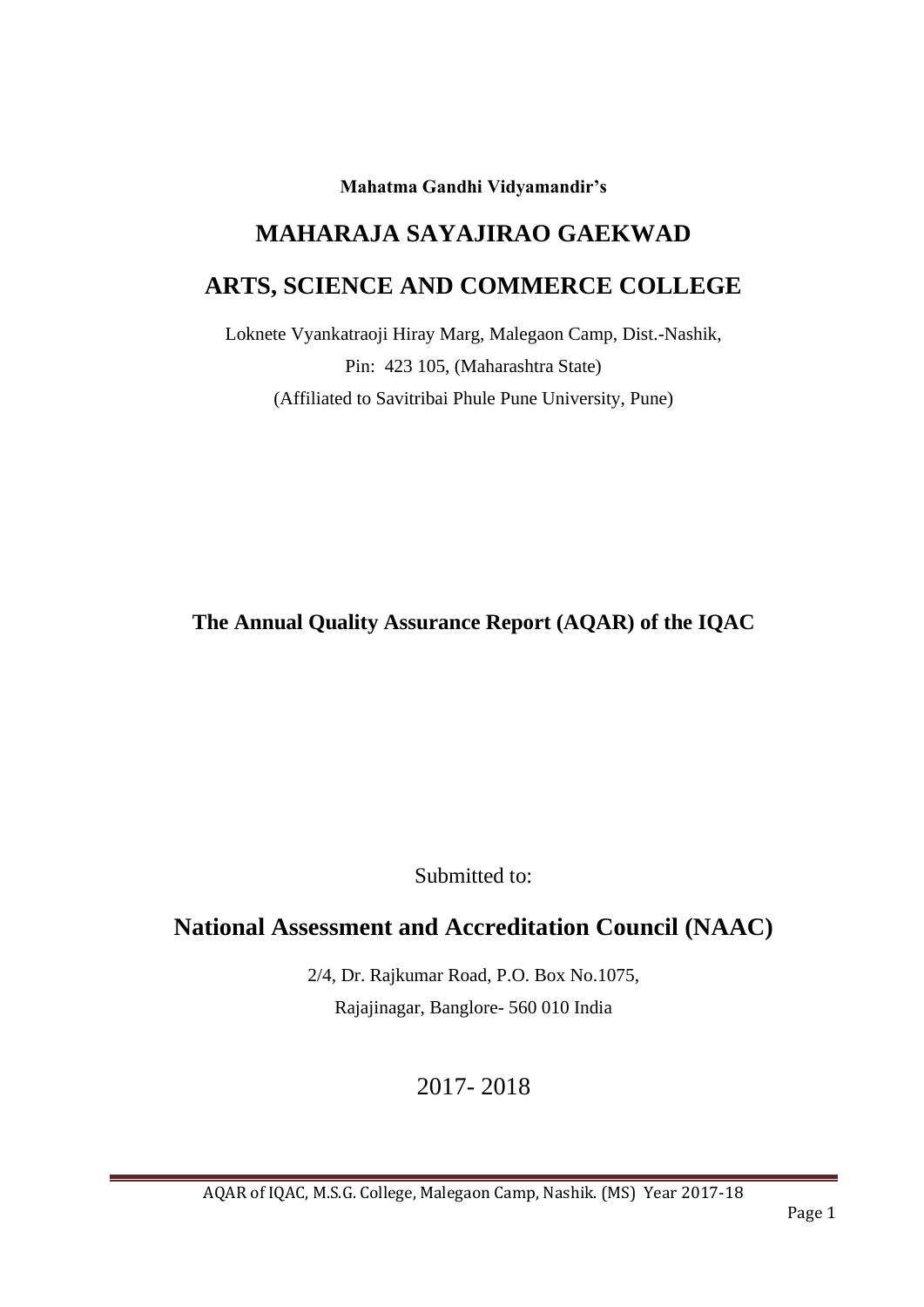# **The Annual Quality Assurance Report (AQAR) of the IQAC**

Part – A

# **1. Details of the Institution**

| 1.1 Name of the Institution          | M. G. Vidyamandir's M. S. G. Arts, Science and Commerce<br>College Malegaon Camp, Dist. Nashik. |
|--------------------------------------|-------------------------------------------------------------------------------------------------|
| 1.2 Address Line 1                   | Loknete Vyankatrao Hiray Marg                                                                   |
| Address Line 2                       | College Road                                                                                    |
| City/Town                            | Malegaon Camp, Dist. Nashik                                                                     |
| <b>State</b>                         | Maharashtra                                                                                     |
| Pin Code                             | 423105                                                                                          |
| Institution e-mail address           | msgcollege@rediffmail.com                                                                       |
| Contact Nos.                         | $(02554) - 252077$                                                                              |
| Name of the Head of the Institution: | Dr. Y.T. Pawar                                                                                  |
| Tel. No. with STD Code:              | $(02554) - 251705$                                                                              |
| Mobile:                              | 09011027601                                                                                     |
| Name of the IQAC Co-ordinator:       | Shri U. D. Lad                                                                                  |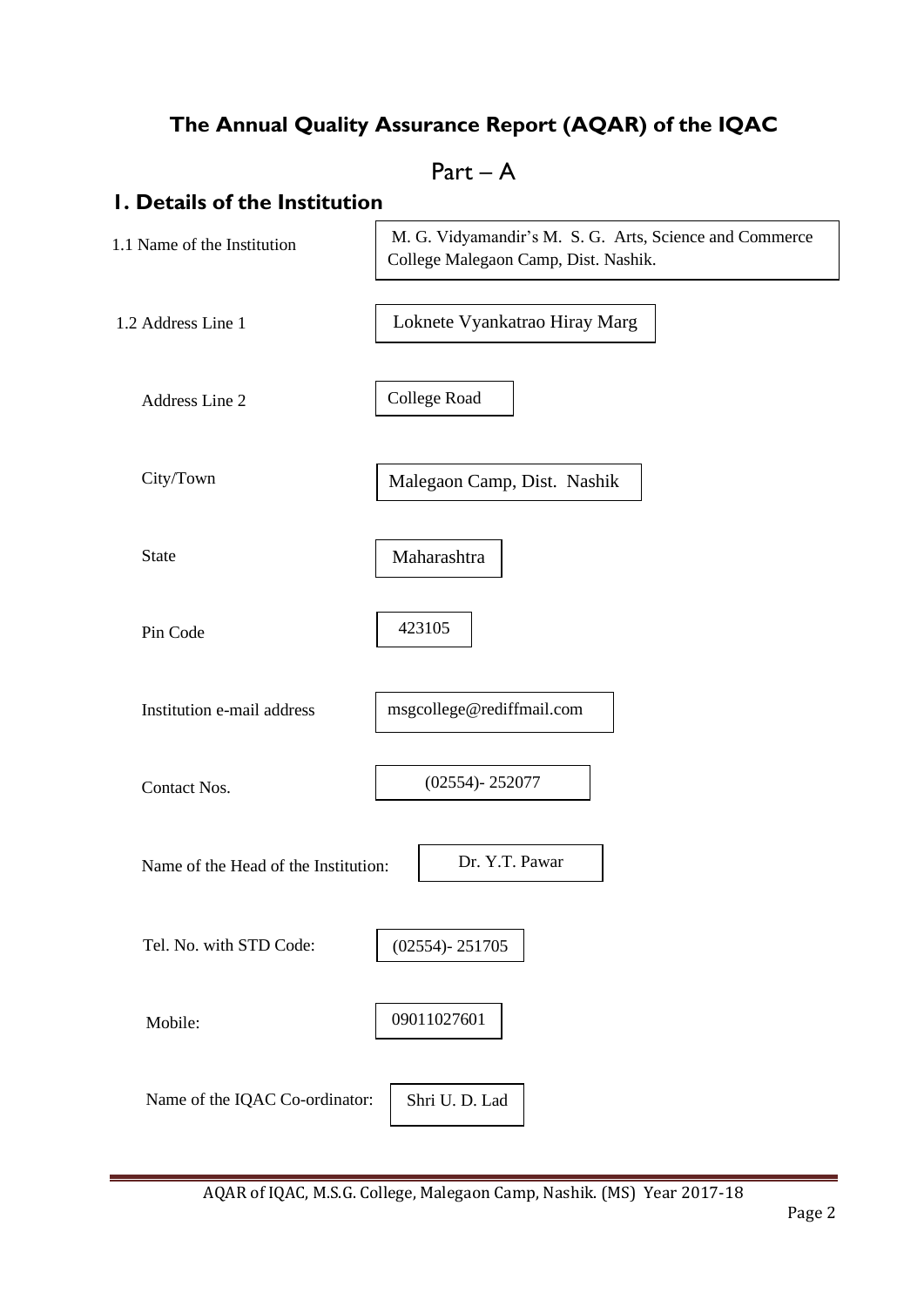| Mobile:                                                 |                                               |                                                                                                                                                                                                    |       | 9890970557  |                                   |                                      |  |  |
|---------------------------------------------------------|-----------------------------------------------|----------------------------------------------------------------------------------------------------------------------------------------------------------------------------------------------------|-------|-------------|-----------------------------------|--------------------------------------|--|--|
|                                                         | upendra.lad@gmail.com<br>IQAC e-mail address: |                                                                                                                                                                                                    |       |             |                                   |                                      |  |  |
| 1.3 NAAC Track ID (For ex. MHCOGN 18879)<br>MHCOGN10406 |                                               |                                                                                                                                                                                                    |       |             |                                   |                                      |  |  |
|                                                         |                                               | 1.4 NAAC Executive Committee No. & Date:<br>(For Example EC/32/A&A/143 dated 3-5-2004.<br>This EC no. is available in the right corner- bottom<br>of your institution's Accreditation Certificate) |       |             |                                   | EC (SC)/03/RAR/21, Dated: 24/09/2015 |  |  |
|                                                         | 1.5 Website address:                          |                                                                                                                                                                                                    |       |             | www.msgcollege.org                |                                      |  |  |
|                                                         |                                               | Web-link of the AQAR:                                                                                                                                                                              |       |             | www.msgcollege.org/AQAR_2017-2018 |                                      |  |  |
|                                                         |                                               | 1.6 Accreditation Details                                                                                                                                                                          |       |             |                                   |                                      |  |  |
|                                                         | Sl. No.                                       | Cycle                                                                                                                                                                                              | Grade | <b>CGPA</b> | Year of<br>Accreditation          | Validity<br>Period                   |  |  |
|                                                         | 1                                             | $1st$ Cycle                                                                                                                                                                                        | $B++$ | 81.50       | 2003                              | 2008                                 |  |  |
|                                                         | $\overline{2}$                                | $2nd$ Cycle                                                                                                                                                                                        | B     | 2.87        | 2014                              | 5 years                              |  |  |
|                                                         |                                               |                                                                                                                                                                                                    |       |             |                                   |                                      |  |  |

1.7 Date of Establishment of IQAC: DD/MM/YYYY

15/07/2004

**1.8 AQAR for the year** *(for example 2010-11)*

2017-18

- 1.9 Details of the previous year's AQAR submitted to NAAC after the latest Assessment and Accreditation by NAAC (*(for example AQAR 2010-11submitted to NAAC on 12-10-2011)*
- 1) AQAR 2014-15 Submitted to NAAC on  $6<sup>th</sup>$  Oct-2015
	- 2) AQAR 2015-16 Submitted to NAAC on  $29<sup>th</sup>$  Sept- 2016
	- 3) AQAR 2016 17 Submitted to NAAC on  $20<sup>th</sup>$  November- 2017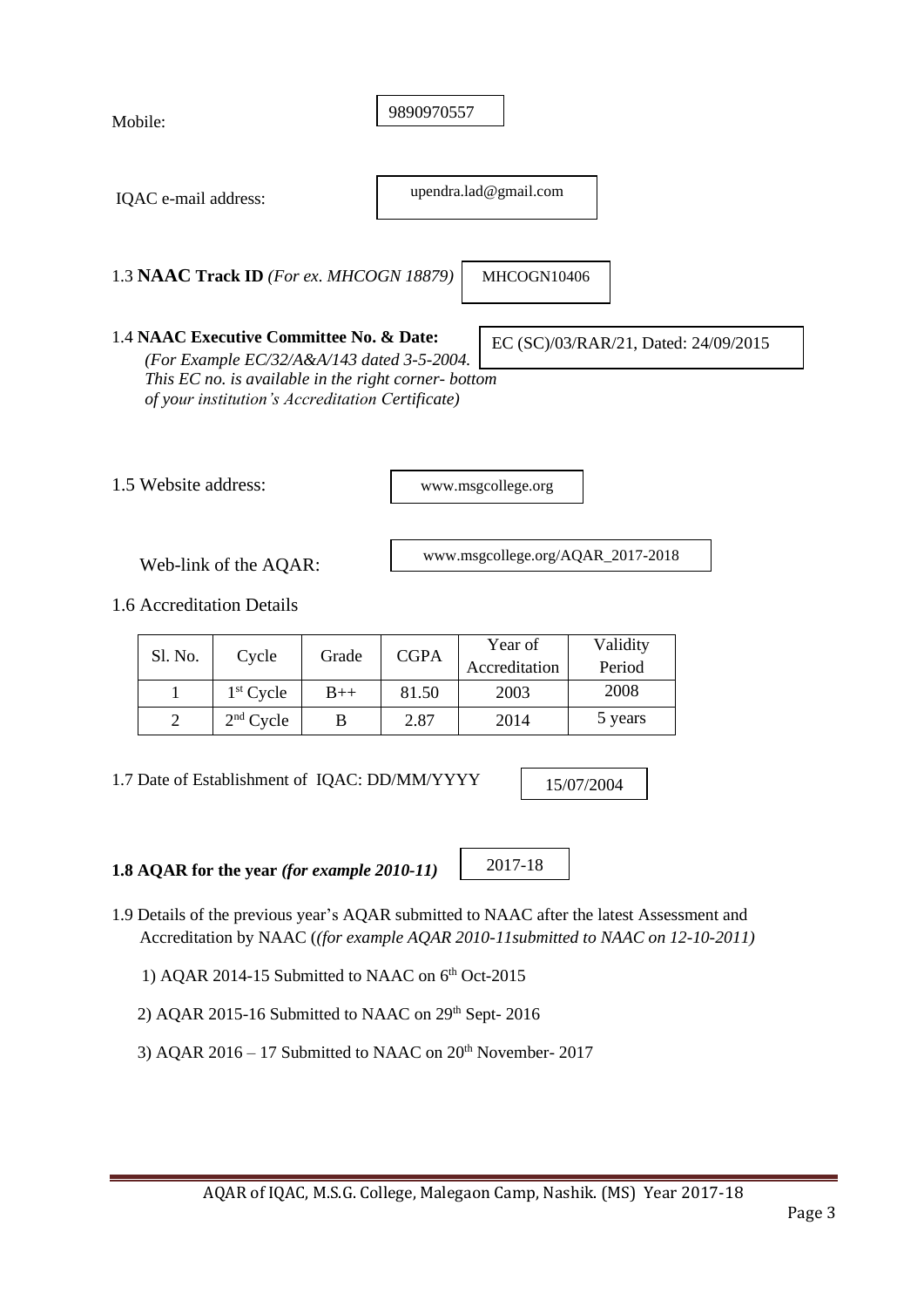#### 1.10 Institutional Status

| University                                                 | <b>State</b><br>Central<br>Deemed<br>Private                                       |
|------------------------------------------------------------|------------------------------------------------------------------------------------|
| <b>Affiliated College</b>                                  | No<br>Yes                                                                          |
| <b>Constituent College</b>                                 | Yes<br>No                                                                          |
| Autonomous college of UGC                                  | No<br>Yes                                                                          |
| Regulatory Agency approved Institution                     | Yes<br>N <sub>o</sub>                                                              |
| (e.g. UGC)                                                 |                                                                                    |
| Co-education<br>Type of Institution                        | Women<br>Men                                                                       |
| Urban                                                      | Rural<br>Tribal                                                                    |
| Grant-in-aid<br><b>Financial Status</b>                    | UGC 2(f)<br>UGC 12B<br>$\checkmark$                                                |
|                                                            | Grant-in-aid + Self Financing<br><b>Totally Self-financing</b>                     |
| 1.11 Type of Faculty/Programme                             |                                                                                    |
| Science<br>Arts                                            | PEI (Phys Edu)<br>Commerce $\sim$<br>Law                                           |
| TEI (Edu)<br>Engineering                                   | <b>Health Science</b><br>Management                                                |
| Others (Specify)                                           | $\,B$ . $\hbox{\bf C}$ . $\hbox{\bf A}$ / $\hbox{\bf B}.\hbox{\bf B}.\hbox{\bf A}$ |
| 1.12 Name of the Affiliating University (for the Colleges) | Savitribai Phule Pune University, Pune                                             |
|                                                            |                                                                                    |

1.13 Special status conferred by Central/ State Government-- UGC/CSIR/DST/DBT/ICMR etc: **DST**

Autonomy by State/Central Govt. / University

--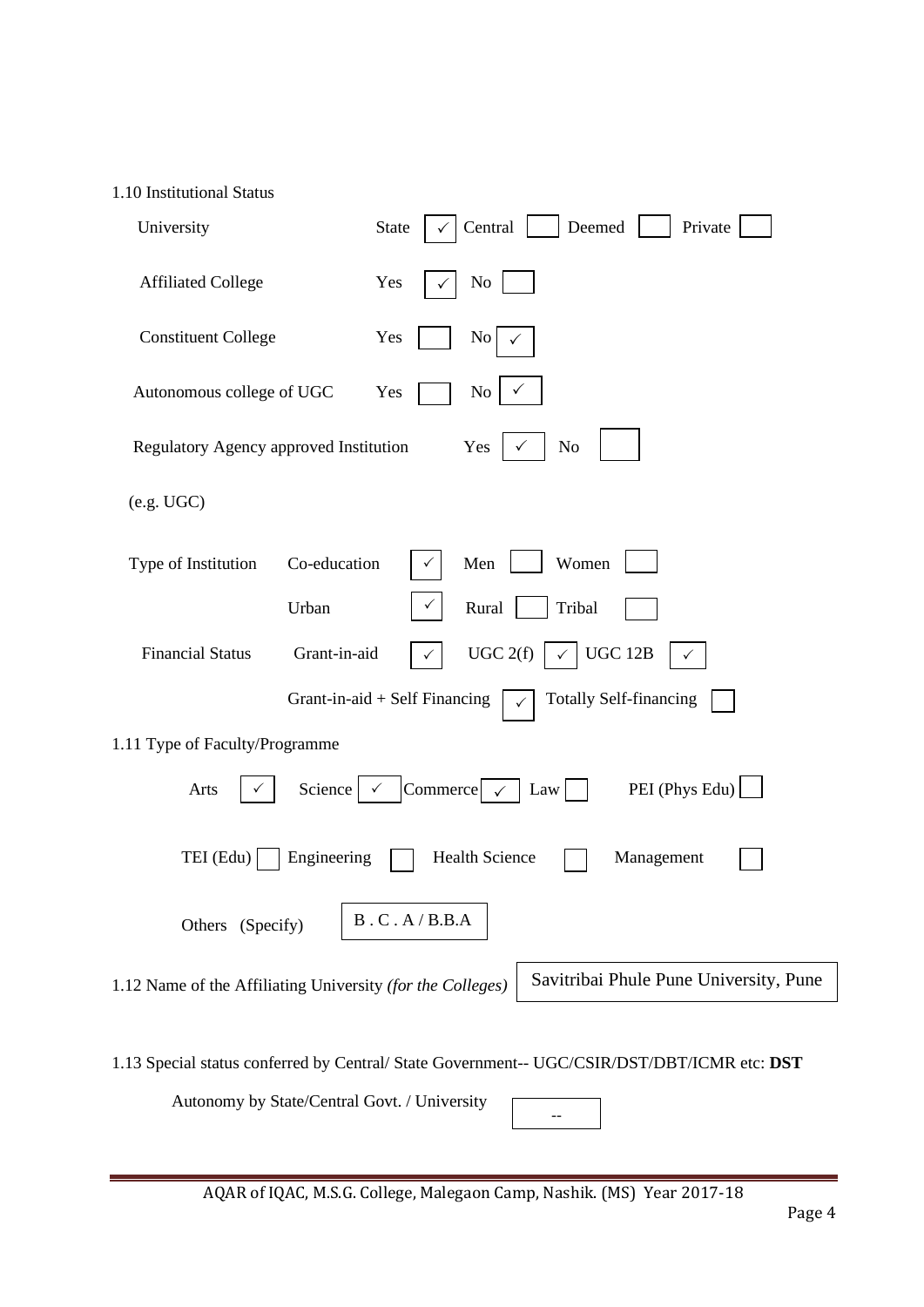| University with Potential for Excellence                               |    | <b>UGC-CPE</b>                  |
|------------------------------------------------------------------------|----|---------------------------------|
| <b>DST Star Scheme</b>                                                 |    | <b>UGC-CE</b>                   |
| <b>UGC-Special Assistance Programme</b>                                |    | $\checkmark$<br><b>DST-FIST</b> |
| <b>UGC-Innovative PG programmes</b>                                    |    | Any other (Specify)             |
| <b>UGC-COP Programmes</b><br><b>2. IQAC Composition and Activities</b> |    |                                 |
| 2.1. No. of Teachers                                                   | 11 |                                 |
| 2.2. No. of Administrative/Technical staff                             | 01 |                                 |
| 2.3. No. of students                                                   |    |                                 |
| 2.4. No. of Management representatives                                 | 01 |                                 |
| 2.5. No. of Alumni                                                     | 01 |                                 |
| 2. 6. No. of any other stakeholder and                                 | 01 |                                 |
| Community representatives                                              |    |                                 |
| 2.7. No. of Employers/ Industrialists                                  | 01 |                                 |

- 2.8. No. of other External Experts
- 2.9. Total No. of members
- 2.10. No. of IQAC meetings held
- 2.11. No. of meetings with various stakeholders:  $\overline{N}$  No. | 08 | Faculty 08 04

02

Non-Teaching Staff Students  $\begin{array}{|c|c|c|c|}\n\hline\n02\n\end{array}$  Alumni  $\begin{array}{|c|c|c|c|}\n\hline\n02\n\end{array}$ 

AQAR of IQAC, M.S.G. College, Malegaon Camp, Nashik. (MS) Year 2017-18

--

16

04

**Others**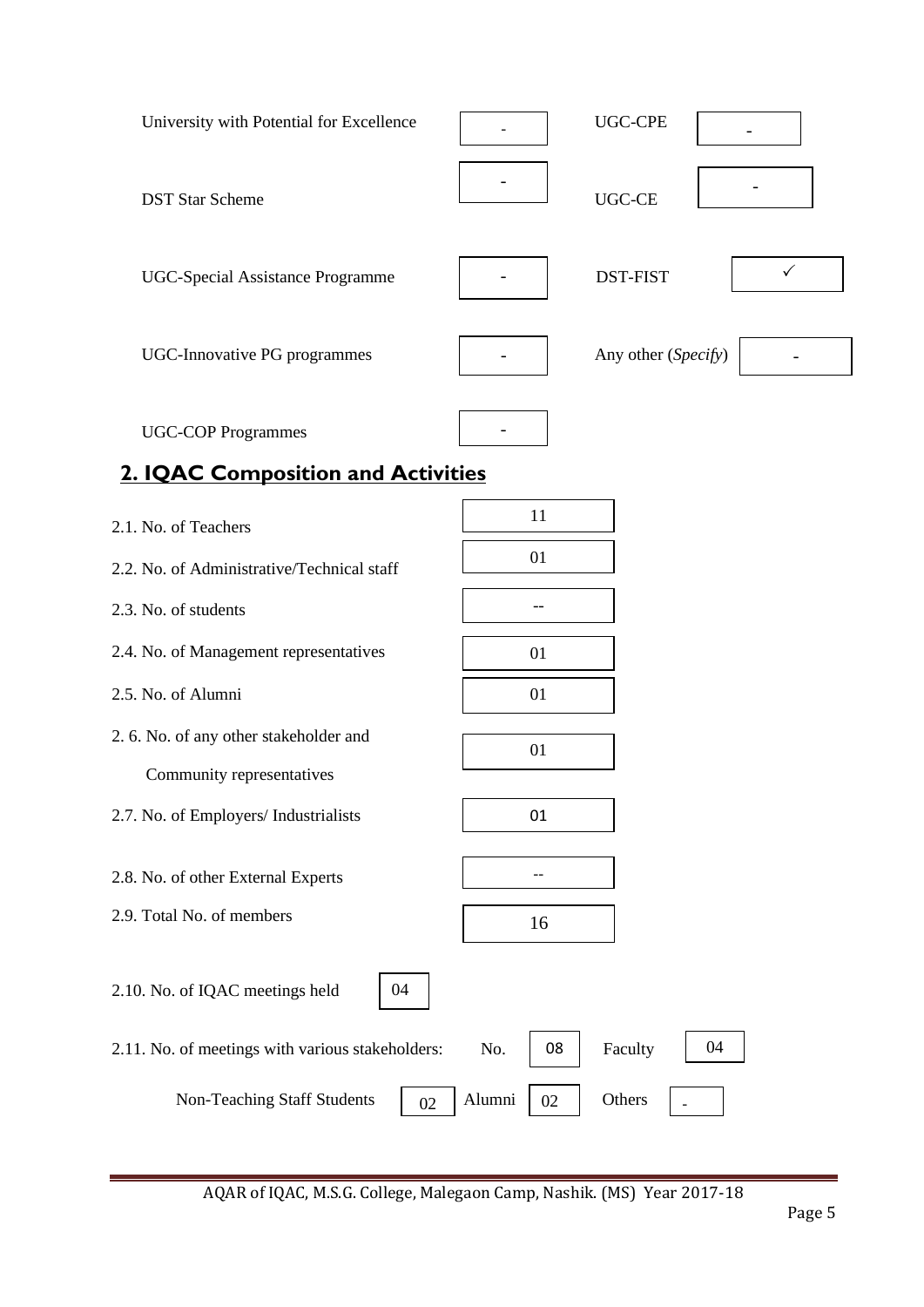| 2.12. Has IQAC received any funding from UGC during the year? Yes |  | $\mathbb{N}_0$ $\mathbb{V}$ |  |  |
|-------------------------------------------------------------------|--|-----------------------------|--|--|
|-------------------------------------------------------------------|--|-----------------------------|--|--|

If yes, mention the amount

# 2.13. Seminars and Conferences (only quality related)

(i) No. of Seminars/Conferences/Workshops/Symposia organized by the IQAC

Nil

| Total Nos.                                                                                                                                                      | $\mathbf{r}$ | International $\vert$ - | National 1 | State | 02 | Institution Level | $\overline{\phantom{0}}$ |
|-----------------------------------------------------------------------------------------------------------------------------------------------------------------|--------------|-------------------------|------------|-------|----|-------------------|--------------------------|
| $\left( \mathbf{1}, \mathbf{1}, \mathbf{1}, \ldots, \mathbf{1}, \mathbf{1}, \mathbf{1}, \ldots, \mathbf{1}, \mathbf{1}, \mathbf{1}, \ldots, \mathbf{1} \right)$ |              |                         |            |       |    |                   |                          |

- (ii) Themes
	- National Conference on "Psychotherapy and Health"
	- State Level workshop on " Identification of Angiosphermic Taxa"
	- State Level Seminar on "Spardha Pariksha/ Competitive Examination and Marathi"

### 2.14. Significant Activities and Contributions made by IQAC

- IQAC meetings were organized regularly during the academic year 2017-2018
- Weekly Meetings of Heads of the various Department were organized
- Orientation sessions were conducted for the faculty regarding NAAC Re-accreditation (Cycle 3<sup>rd</sup>)
- Capacity building programmes were regularly conducted for teaching, non-teaching staff and students
- Lectures were organized by various Departments under Quality Improvement Programme offered by the University.
- Personality development programme was conducted for the staff
- Placement Camp was organized
- Soft Skill Programme for **10**-days were organized in each semester for the students
- Literary Association: Guest lectures and programmes were organized by Department of Marathi and English.
- Under the banner of Social Welfare Development, **4**-schemes were undertaken:
	- (i) Earn while learn scheme
	- (ii) Special guidance scheme
	- (iii) Organized Coaching Classes for entry in Civil Services, NET/SET and Remedial Coaching for SC/ST/ OBC and Minority Community students
- Field visits/Industrial visits have also been organised by the Departments of Science and Commerce
- Placement camp organized under Career Guidance and Placement Cell .
- Organized alumni meet. Celebrated Jagtik Marathi Din by Alumni and organized various competitions.
- Organized Stat. Quiz competition in collaboration with S. P. Pune University, 02 students were awarded 1<sup>st</sup> prize
- Celebrated worlds Yoga Day on 21<sup>st</sup> June 2017
- Organized state level debate competition in 05 languages (Urdu, Marathi, English, Hindi, *Ahirani)*
- Organized MGV festival at the regional level
- Organized tree plantation programme in the college campus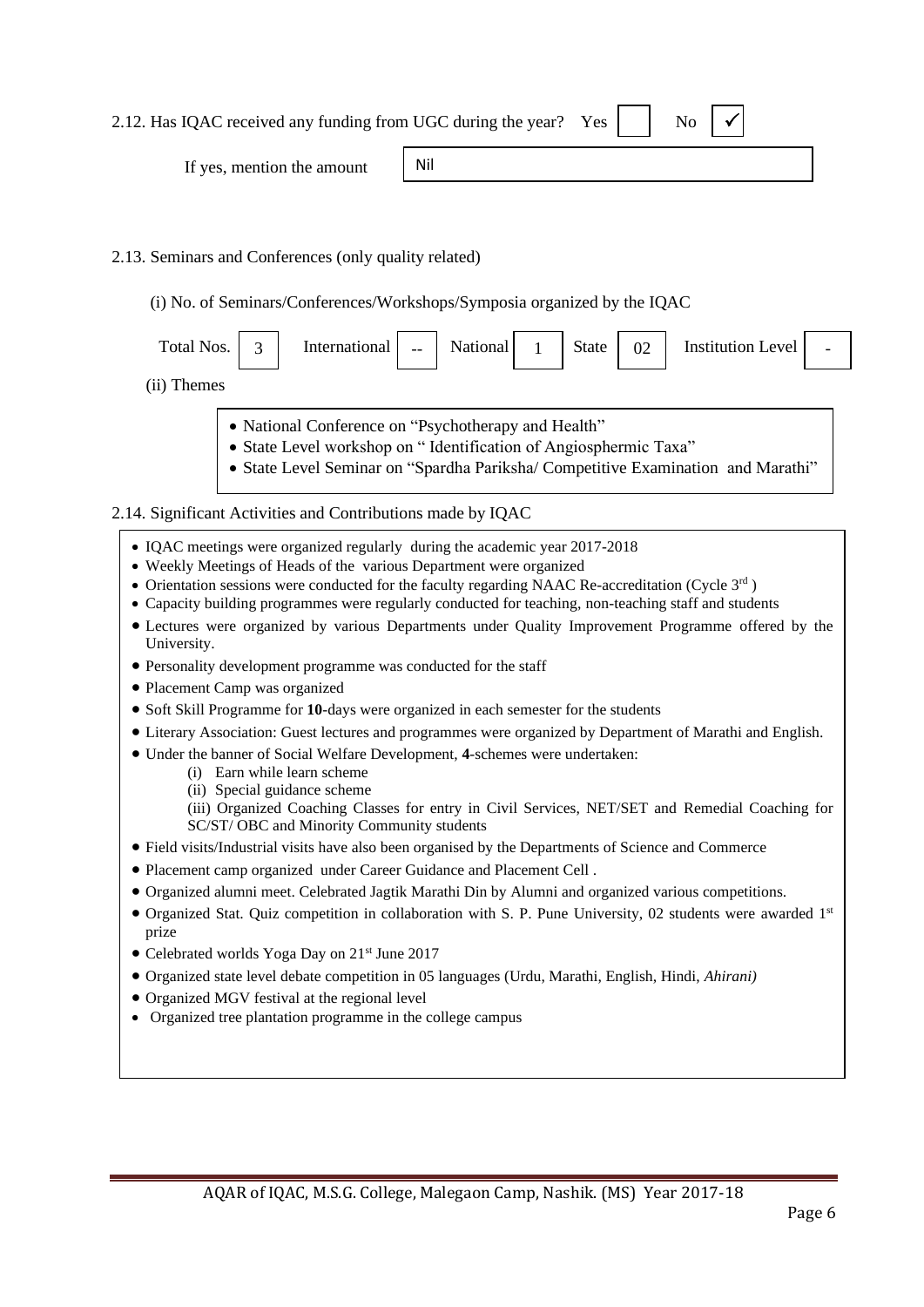### **2.15. Plan of Action by IQAC/Outcome:-**

 The plan of action chalked out by the IQAC in the beginning of the year towards quality enhancement and the outcome achieved by the end of the year

| <b>Plan of Action</b>             | Outcome                                                                                                                                              |
|-----------------------------------|------------------------------------------------------------------------------------------------------------------------------------------------------|
| To ensure participation of        | • The faculty members have participated in syllabus framing committee                                                                                |
| teachers in the UG and PG         | Three faculty members have been elected in the BOS<br>$\bullet$                                                                                      |
| curriculum restructuring          |                                                                                                                                                      |
| To prepare teaching plan          | Teaching plans were prepared and implemented by all faculty members.<br>$\bullet$                                                                    |
|                                   | Prepared Academic Calender at the beginning of the academic year                                                                                     |
|                                   | Various Academic Committees were formed to execute different curricular &                                                                            |
|                                   | Extracurricular activities                                                                                                                           |
| To organize lecture series        | • Lecture series were organized by various Departments                                                                                               |
|                                   | Ten days "Soft Skills Development Program" was organized.<br>$\bullet$                                                                               |
|                                   | Organized lecture on Value Based Education, (Goal setting), Girls Personality<br>$\bullet$                                                           |
|                                   | Development, and Responsibility of Students Representative etc.                                                                                      |
|                                   | Organised lectures on population day and Ozone Day<br>$\bullet$                                                                                      |
|                                   | • Organized two days self defence programme for the girls                                                                                            |
|                                   | • Lecture series was organised on Entrepreneurship, Women Empowerment                                                                                |
|                                   | • Dept. of commerce organized lecture series.                                                                                                        |
| To provide an orientation         | • The Orientation programmes were organized under Literacy Association, Students                                                                     |
| programme/Seminars/work-          | Welfare Dept, Science Association, and Commerce Association                                                                                          |
| shops Conference on new           | • Equal Opportunity Cell is actively providing support for economical and social                                                                     |
| developments for students         | backward students                                                                                                                                    |
|                                   | • Conducted coaching classes for entry level examination in civil & administrative                                                                   |
|                                   | services for SC/ST/ OBC and Minority students                                                                                                        |
|                                   | Special Coaching program for NET/SET examination for SC/ST/OBC and                                                                                   |
|                                   | Minority community students.                                                                                                                         |
| To carry out student project      | • A compulsory project work has been assigned to the students of S. Y. B. A. / B. Sc. /<br>B.Com in the course 'A Course in Environmental Awareness' |
|                                   |                                                                                                                                                      |
|                                   | • The project work has been assigned to the third year students belongs to Physics,<br>Electronics, Computer Science, Economies, and Psychology.     |
|                                   | • The project work has been assigned to the students of S.Y.B. Sc statistics on real life                                                            |
|                                   | data and its analysis using statistical tools.                                                                                                       |
| To continue field visits/tours    | • Dept. of Geography, Dept. of Botany, Physics, Electronics, Chemistry and Zoology                                                                   |
|                                   | have arranged the educational tour for the S.Y.B.A / B. Sc, and T.Y.B.A                                                                              |
|                                   | • Department of Physics organized excursion tour at ISRO Bangloru.                                                                                   |
| To strengthen academic            | • Daily records of the teaching $\&$ learning are maintained by every department.                                                                    |
| and administrative                | • Used innovative methods in teaching-learning and evaluation. Such as use of E-                                                                     |
| performance of College            | learning resources, learning through Audio-Video Lectures, PPTs, using Web                                                                           |
|                                   | resources.                                                                                                                                           |
|                                   | Student's feedback mechanism is well established in the institution to enhance                                                                       |
|                                   | curriculum, teaching, learning and evaluation process.                                                                                               |
|                                   | • Feedback from the alumni has also been taken into account.                                                                                         |
|                                   | The process of Admission, Examination and Scholarship is made online                                                                                 |
|                                   | New Research centre in Geography has been established                                                                                                |
| <b>To Promote Research</b>        | • Sessions and Projects were devised to improve and enhance research potential and                                                                   |
| <b>Climate in the institution</b> | initiate quality assessment standards.                                                                                                               |
|                                   | • Regular meetings of Research Committee were conducted to review the progress of                                                                    |
|                                   | research activities.                                                                                                                                 |
|                                   | • 16 students were given guidance for AVISHKAR Research competition organized                                                                        |
|                                   | by (Savitribai Phule Pune University)                                                                                                                |
| <b>To Conduct periodical</b>      | • Weekly departmental meeting have been conducted. Reports of these departmental                                                                     |
| departmental meetings.            | meeting were submitted to the Management                                                                                                             |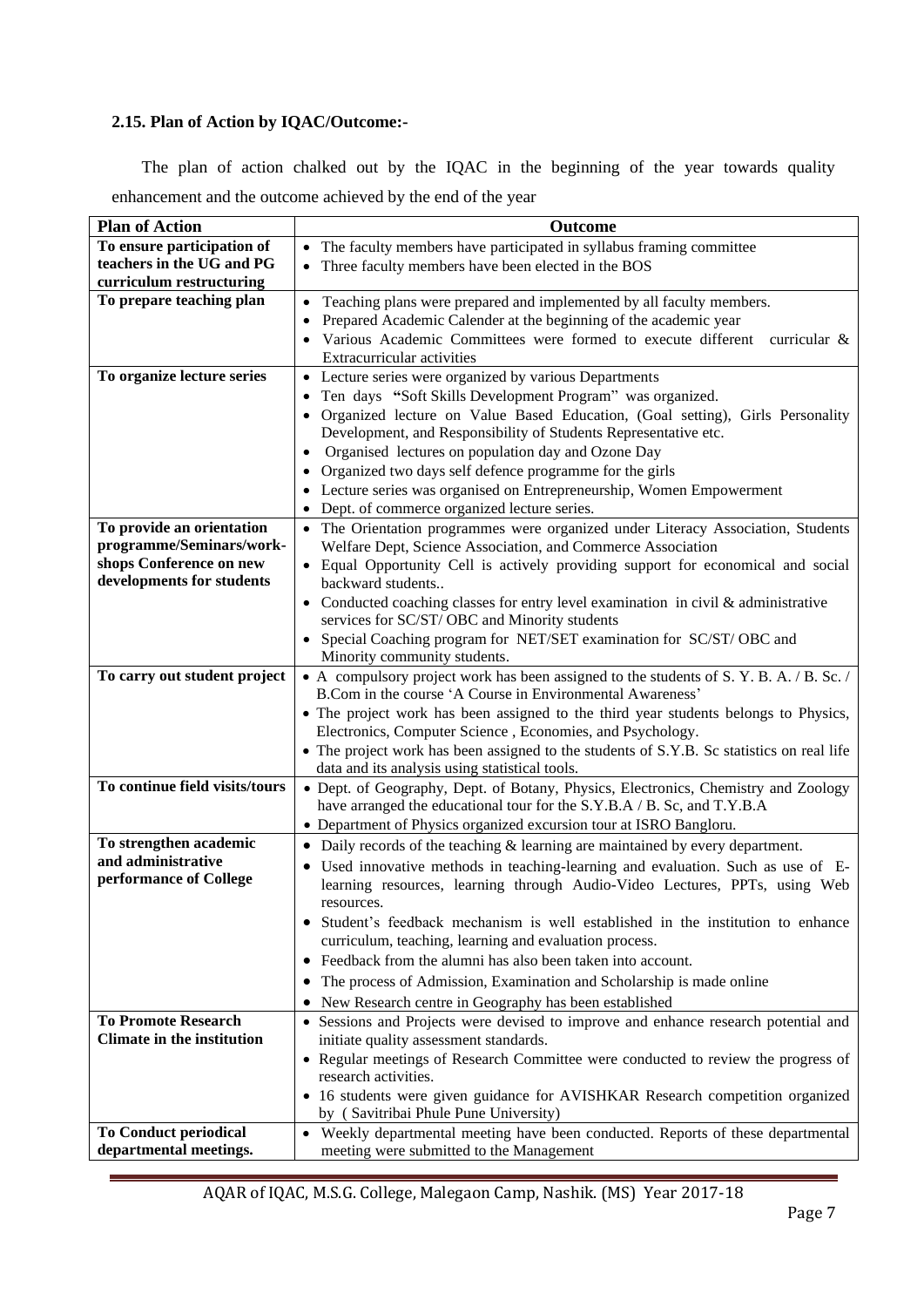| 2.15 Whether the AQAR was placed in statutory body Yes $\boxed{\checkmark}$ No |  |
|--------------------------------------------------------------------------------|--|
| Management $\vert \checkmark \vert$ Syndicate $\vert$ Any other body $\vert$   |  |
| Provide the details of the action taken                                        |  |
| The proposed AQAR has been discussed in the meeting and approved.              |  |

• More faculty should apply for Research publications in International and The management suggested • More Major and Minor Research Projects under UGC/BCUD to be started. National journals

• More extension activities should be exercised by NSS & NCC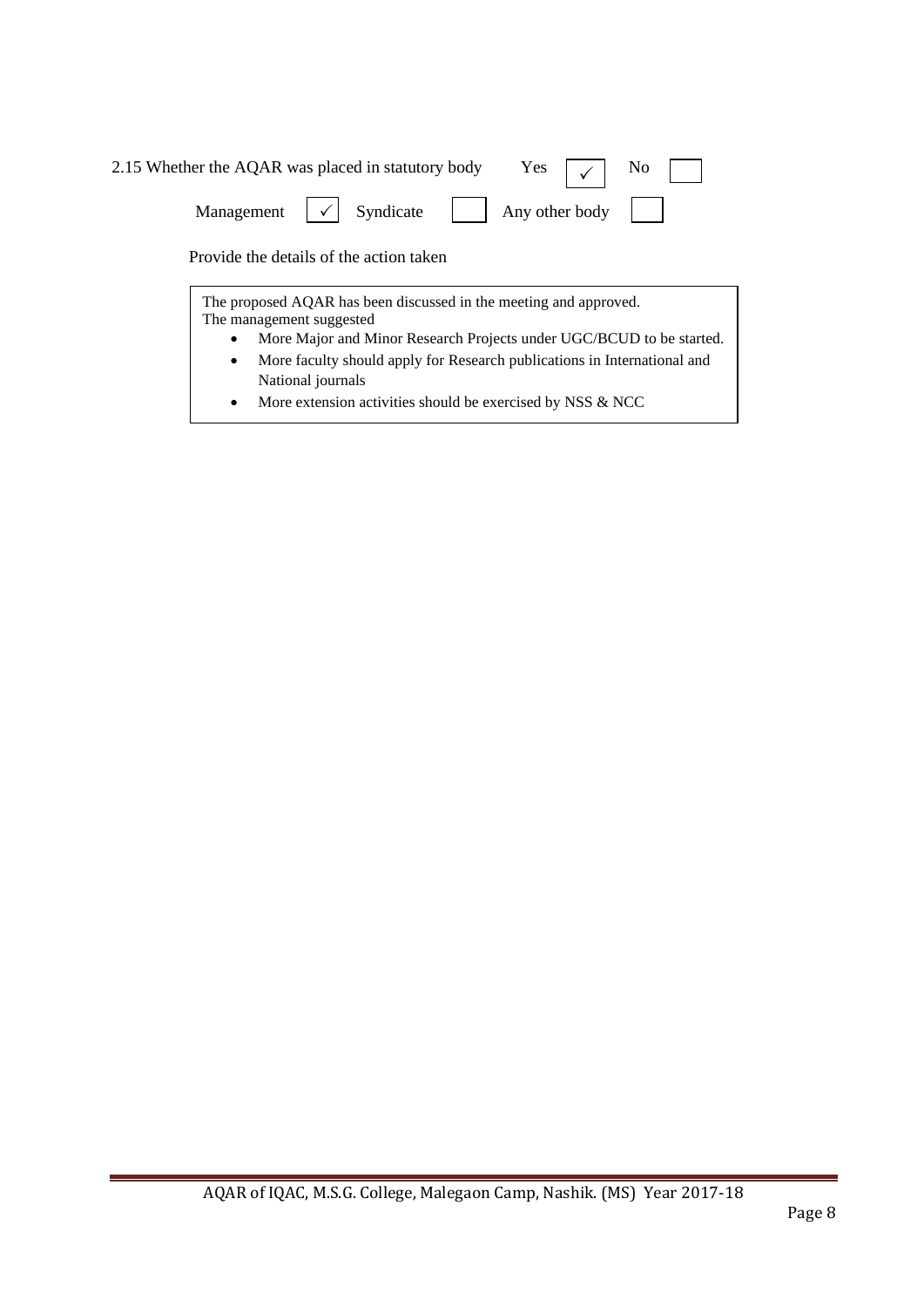# **Criterion – I 1. Curricular Aspects**

| Level of the<br><b>Programme</b> | Number of<br>existing<br><b>Programmes</b> | Number of<br>programmes<br>added during the<br>vear | Number of<br>self-financing<br>programmes | <b>Number of value</b><br>added / Career<br><b>Oriented</b><br>programmes |
|----------------------------------|--------------------------------------------|-----------------------------------------------------|-------------------------------------------|---------------------------------------------------------------------------|
| PhD                              | 05                                         | 01                                                  | Nil                                       | Nil                                                                       |
| PG                               | 17                                         | <b>Nil</b>                                          | 12                                        | <b>Nil</b>                                                                |
| <b>UG</b>                        | 19                                         | $01$ (BBA)                                          | 02                                        | N <sub>il</sub>                                                           |
| PG Diploma                       | 00                                         | Nil                                                 | <b>Nil</b>                                | N <sub>il</sub>                                                           |
| <b>Advanced Diploma</b>          | $00\,$                                     | Nil                                                 | <b>Nil</b>                                | Nil                                                                       |
| Diploma                          | $00\,$                                     | Nil                                                 | <b>Nil</b>                                | Nil                                                                       |
| Certificate                      | $00\,$                                     | <b>Nil</b>                                          | <b>Nil</b>                                | <b>Nil</b>                                                                |
| Others                           | 00                                         | 02 (Applied)                                        | <b>Nil</b>                                | Nil                                                                       |
| Total                            | 37                                         | 02                                                  | 14                                        |                                                                           |
| Interdisciplinary                | 01                                         |                                                     |                                           |                                                                           |
| Innovative                       | 00                                         |                                                     |                                           |                                                                           |

1.1. Details about Academic Programmes

1.2. (i) Flexibility of the Curriculum: CBCS/Core/Elective option / Open options: Yes

- Choice Based Credit System (CBCS) has been introduced at PG level.
- Optional courses at Final year of B.Sc.
- Options are available at First Year
- Science students can seek admission to the Arts & Commerce Stream Flexibility
- Commerce Students may seek admission to the Arts stream
- A graduate in B.Sc. may seek admission in M.A.
- B.A. of any subject may seek admission to any subject of M.A.
- (ii) Pattern of programmes:

Yes

|                                                                                    |                                                                        | <b>Pattern</b>                       | <b>Number of programmes</b>                                                                                |          |  |  |
|------------------------------------------------------------------------------------|------------------------------------------------------------------------|--------------------------------------|------------------------------------------------------------------------------------------------------------|----------|--|--|
|                                                                                    |                                                                        | Semester                             | 25                                                                                                         |          |  |  |
|                                                                                    | Tri-semester                                                           |                                      | 00                                                                                                         |          |  |  |
|                                                                                    |                                                                        | Annual                               | 11                                                                                                         |          |  |  |
|                                                                                    | 1.3. Feedback from stakeholders Alumni $\sqrt{\ }$<br>(On all aspects) |                                      | Employers<br>Parents                                                                                       | Students |  |  |
| Co-operating schools (for PEI)<br>Manual<br>Mode of feedback<br>Online<br>$\sim$ 1 |                                                                        |                                      |                                                                                                            |          |  |  |
|                                                                                    |                                                                        |                                      | 1.4. Whether there is any revision/update of regulation or syllabi, if yes, mention their salient aspects. |          |  |  |
| Yes                                                                                |                                                                        | Commerce), five years for (Science). | The affiliating University revises the syllabi after every three years for (Arts $\&$                      |          |  |  |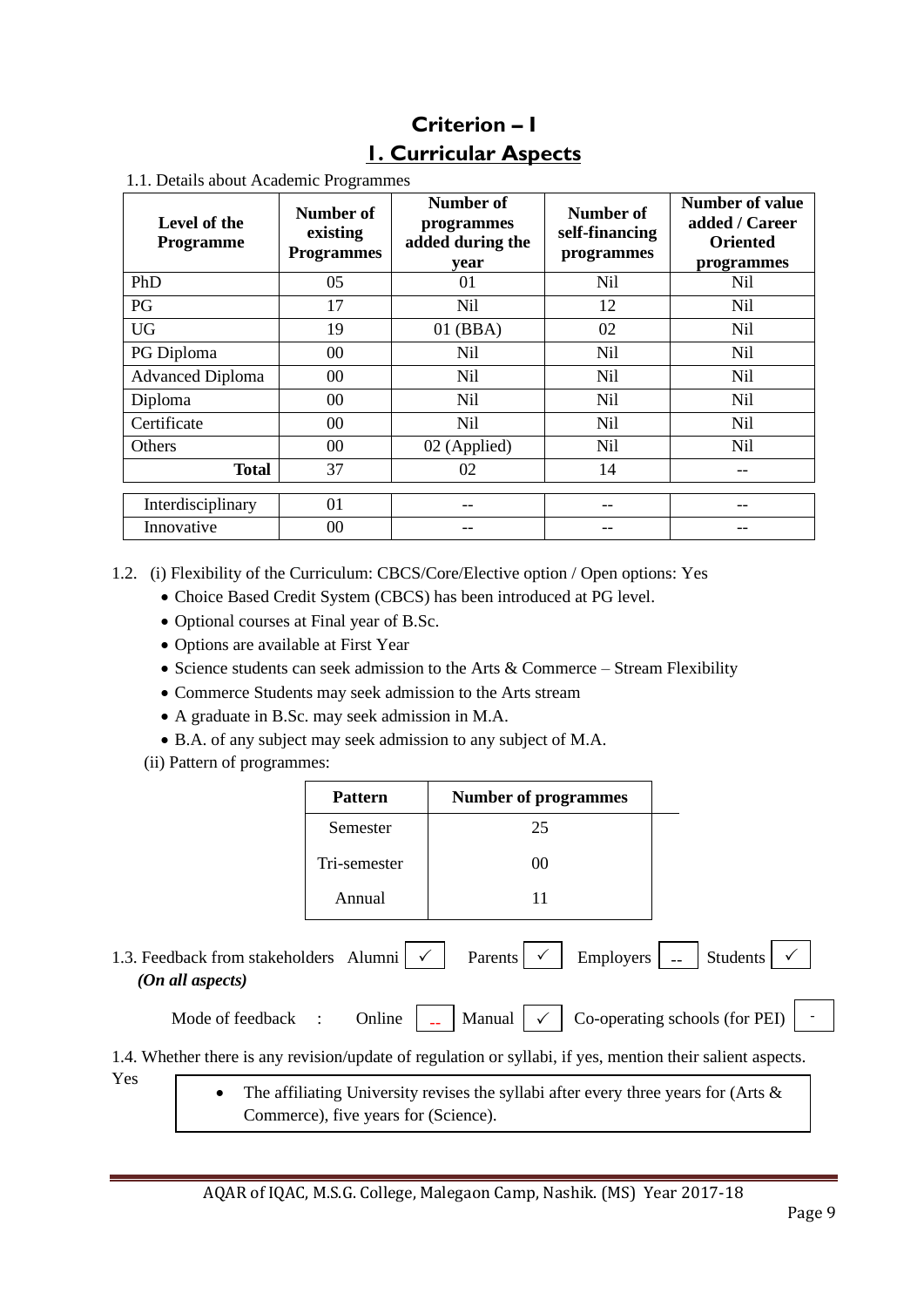Yes

1.5. Any new Department/Centre introduced during the year. If yes, give details.

 The research centre in Geography is introduced during the year 2017-18 as per the need of the society and the researchers.

# **Criterion – II**

# **2. Teaching, Learning and Evaluation**

| 2.1. Total No. of | Total |    | Asst. Professors   Associate Professors   Professors | Others |
|-------------------|-------|----|------------------------------------------------------|--------|
| permanent faculty |       | 4' |                                                      |        |

46

2.2. No. of permanent faculty with Ph.D.

2.3. No. of Faculty Positions Recruited (R) and Vacant (V) during the year Asst. Professors Associate Professors Professors Others Total R V R V R V R V R V R V 03 | 28 | -- | -- | -- | -- | -- | -- | 03 | 28

### 2.4. No. of Guest and Visiting faculty and Temporary faculty

2.5. Faculty participation in conferences and symposia:

| No. of Faculty          | International level | National level | State level  |
|-------------------------|---------------------|----------------|--------------|
| Attended                |                     |                |              |
| Presented papers        | 35                  | 30             | $42^{\circ}$ |
| <b>Resource Persons</b> |                     | 04             | )8           |

2.6. Innovative processes adopted by the institution in Teaching and Learning:

- ➢ Demonstration using models and field visits
- ➢ Experiential learning to reinforce the fundamentals of the subject
- ➢ Simulations
- ➢ Power point presentation
- $\triangleright$  Projects, Seminar/oral for the students
- ➢ E-learning resources such as Audio and Video Lectures and PPTs, Web resources, Screen based movies
- ➢ Activity Based Teaching Learning
- 2.7. Total No. of actual teaching days During this academic year

180

- 2.8. Examination/ Evaluation Reforms initiated by the Institution (for example: Open Book Examination, Bar Coding, Double Valuation, Photocopy, and Online Multiple Choice Questions)
	- Bar Coding, Photocopy, Moderation, and MCQ for internal assessment examination.
	- For PG programmes seminars, tutorials, group discussions and projects etc.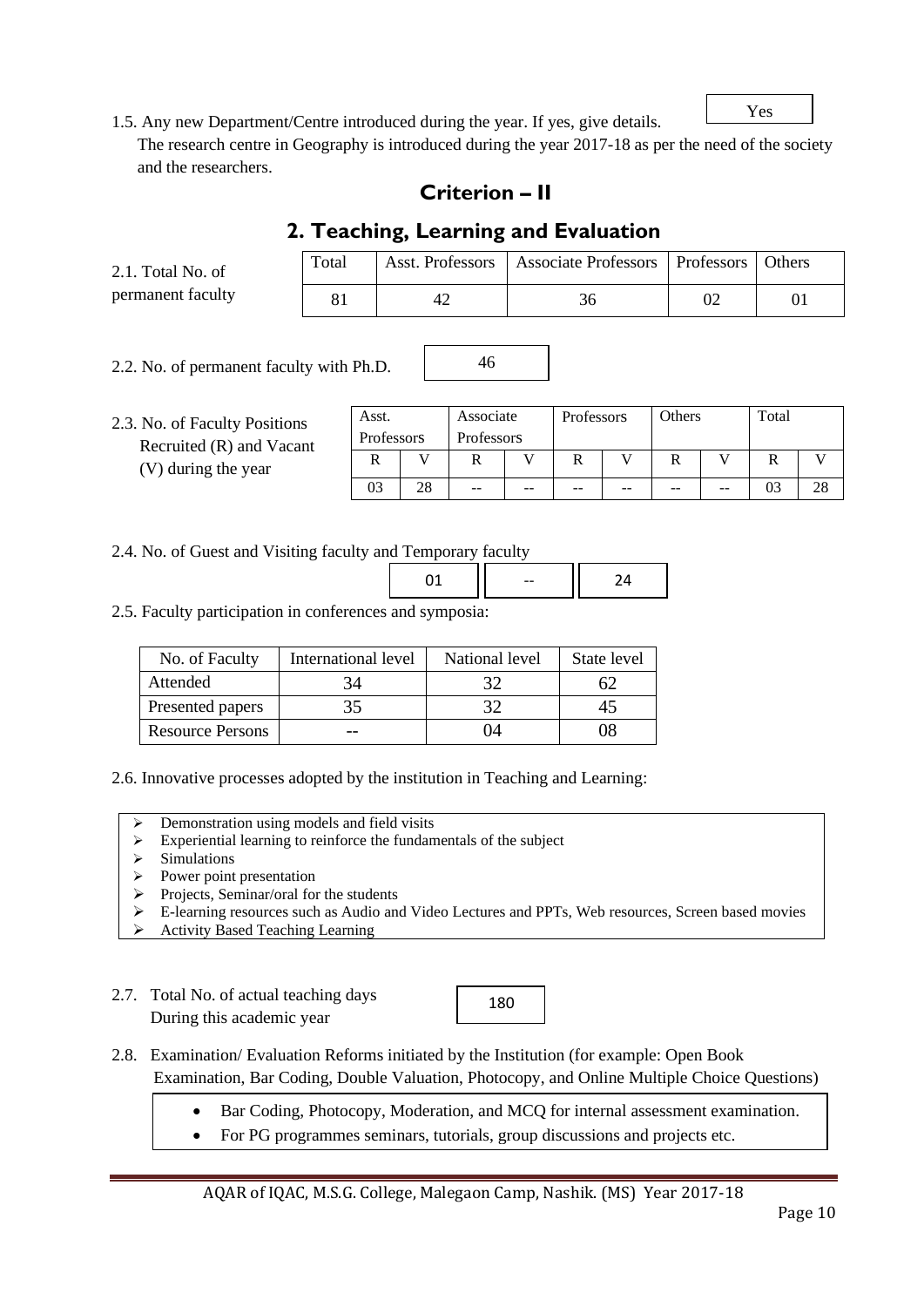2.9. No. of faculty members involved in curriculum restructuring/ Revision/syllabus development as member of Board of Study/ Faculty/Curriculum Development workshop



- 2.10. Average percentage of attendance of students
- 2.11. Course/Programme wise distribution of pass percentage:

| Title of the<br>Programme | Total no. of<br>students | <b>Division</b>    |    |              |     |        |
|---------------------------|--------------------------|--------------------|----|--------------|-----|--------|
|                           | appeared                 | <b>Distinction</b> | T  | $\mathbf{H}$ | III | Pass % |
| <b>BA</b>                 | 306                      | 46                 | 66 | 74           | 70  | 83.66  |
| B.Com                     | 97                       | 11                 | 35 | 33           | 02  | 83.50  |
| $B.Sc.*$                  | 363                      | 36                 | 51 | 81           | 86  | 69.97  |
| B.Sc.(Computer)           | 88                       | 02                 | 19 | 18           | 09  | 54.45  |
| <b>BCA</b>                | 12                       | 00                 | 01 | 04           | 01  | 50.00  |
| M.A                       | 214                      | 28                 | 79 | 64           | 18  | 85.75  |
| M.Com                     | 79                       | 07                 | 46 | 17           | 00  | 88.60  |
| M.Sc.                     | 99                       | 11                 | 29 | 30           | 06  | 76.76  |
| M.Sc.(Computer)           | 13                       | 01                 | 10 | 00           | 00  | 76.92  |

**85. 93**

\* It includes the results of SYBSc (Statistics & Geography) also , both the courses are being taught up to general level.

2.12. How does IQAC Contribute/Monitor/Evaluate the Teaching & Learning processes:

- Prepared academic calendar.
- Conduct evaluation of teaching and learning process through feedback mechanism.
- Help teacher to improve their teaching and learning methodology.
- Daily teaching record of the teacher is maintained
- Lectures are supplemented by assignments, seminars and practical
- Yearly evaluation of teaching activities, extension activities and research through Self Aappraisal, Academic Performance Indicator (API)
- Continuous Evaluation throug**h** Tests, Tutorials, Seminars, Assignments, projects on real life data ,Internal Examinations, Viva voce and regular monitoring of attendance.
- Emphasis is given to make extensive use of ICT based teaching & Learning
- Field visits are arranged by the various departments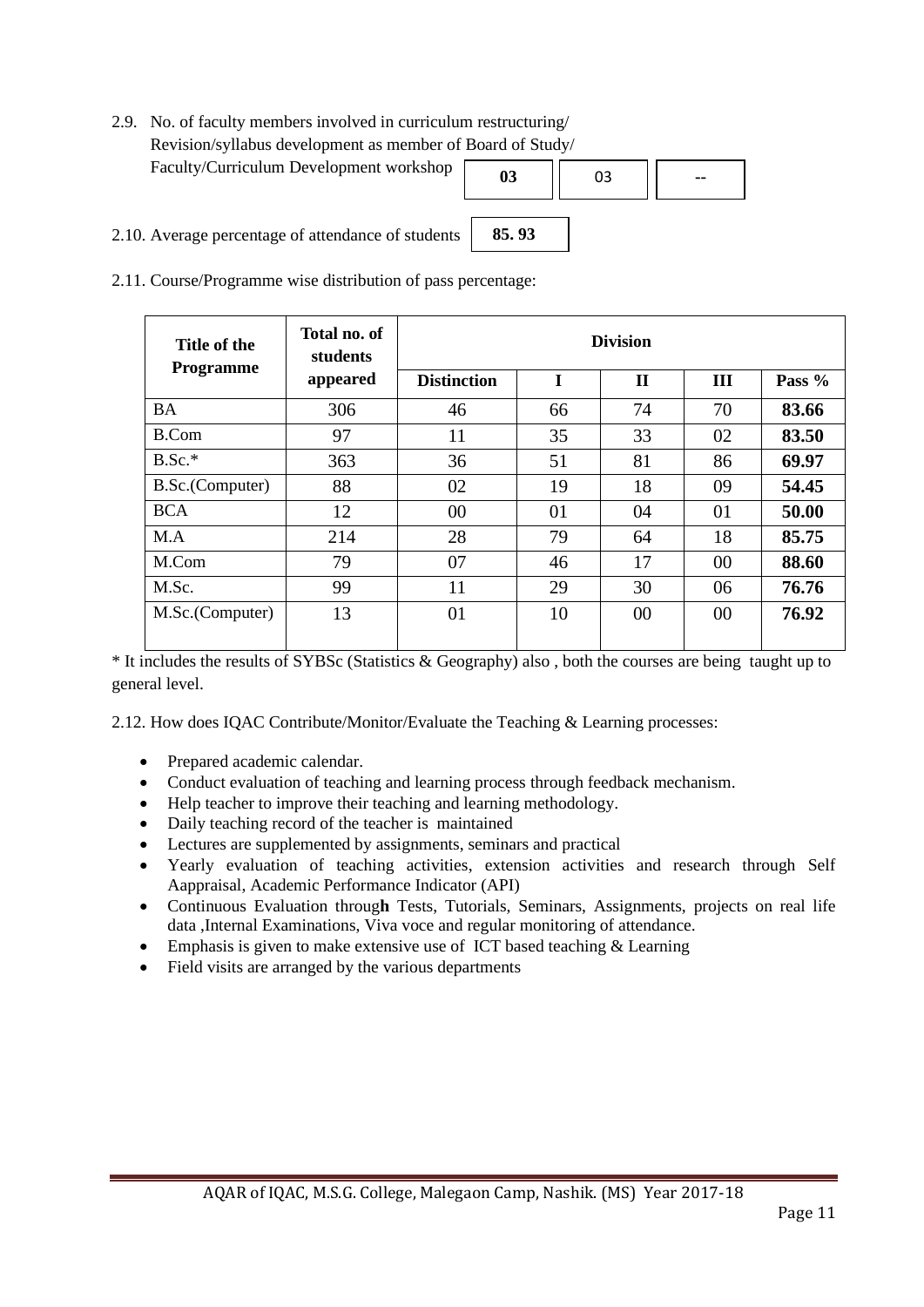2.13. Initiatives undertaken towards faculty development

| <b>Faculty / Staff Development Programs</b>    | <b>Number of faculty</b><br>benefitted |
|------------------------------------------------|----------------------------------------|
| Orientation programs                           | 01                                     |
| Refresher courses                              | 07                                     |
| UGC – Faculty Improvement Programs             | 01*                                    |
| HRD programs                                   |                                        |
| Faculty exchange programs                      |                                        |
| Staff training conducted by the university     |                                        |
| Staff training conducted by other institutions |                                        |
| Summer / Winter schools, Workshops, etc.       |                                        |
| <b>Short Term Course</b>                       |                                        |

\* 01 faculty member has completed FIP period and the concerned faculty has submitted thesis.

2.14 Details of Administrative and Technical staff

| Category                         | <b>Number of</b><br><b>Permanent</b><br><b>Employees</b> | <b>Number of</b><br>Vacant<br><b>Positions</b> | Number of<br>permanent<br>positions filled<br>during the Year | Number of<br>positions filled<br>temporarily |
|----------------------------------|----------------------------------------------------------|------------------------------------------------|---------------------------------------------------------------|----------------------------------------------|
|                                  |                                                          |                                                |                                                               |                                              |
| <b>Faculty Members</b>           | 81                                                       | 28                                             | 03                                                            | 24                                           |
| Technical Staff/Support<br>Staff | 58                                                       | 28                                             | 00                                                            | 00                                           |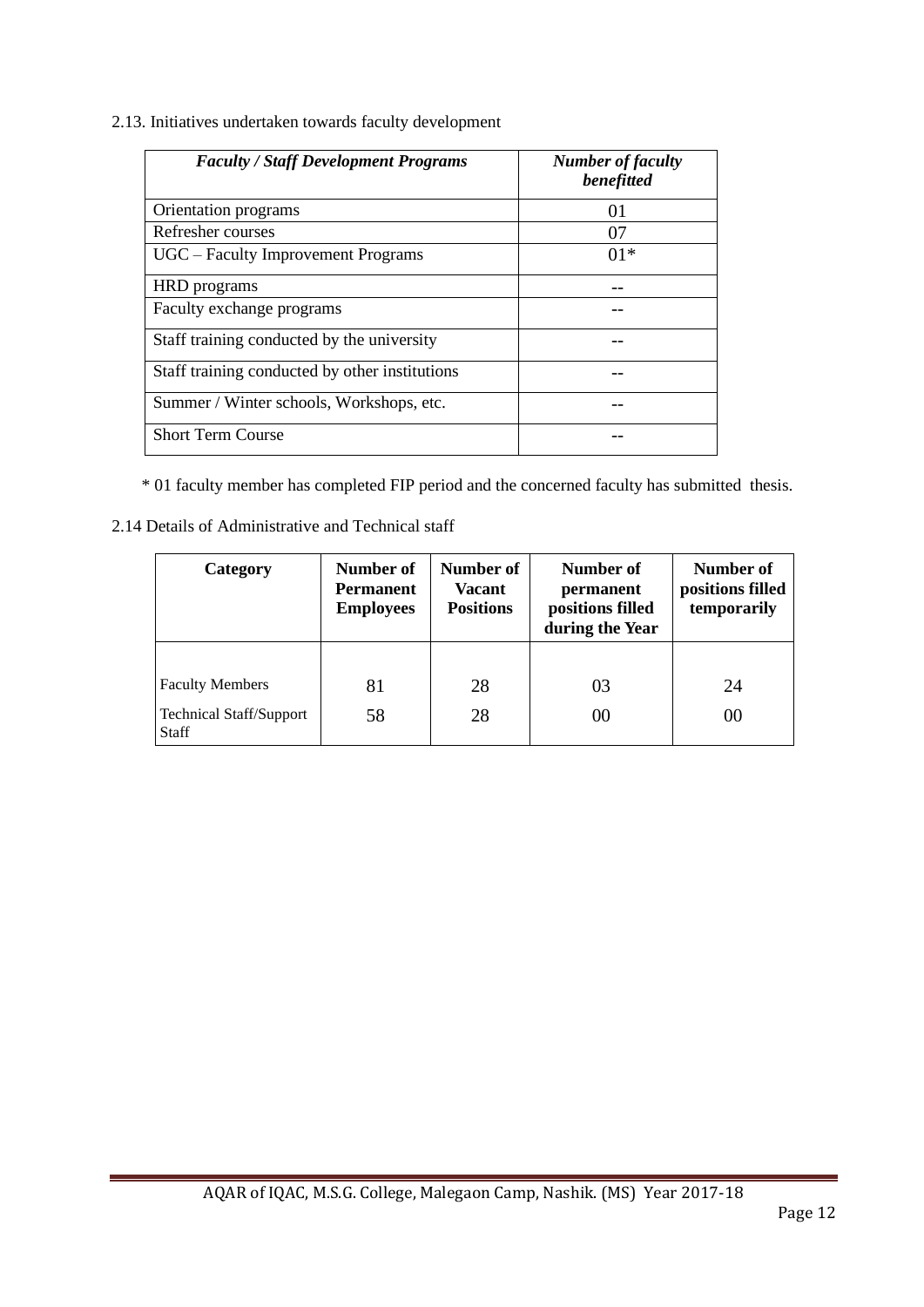# **Criterion – III**

# **3. Research, Consultancy and Extension**

3.1 Initiatives of the IQAC in Sensitizing/Promoting Research Climate in the institution

- Academic Research Committee has been formed to boost research culture among staff and UG & PG students
- The ARC encourages faculty to undertake MRP and pursuing M.Phil. & Ph.D and to publish/present the research papers in reputed journals and in National / International Conference.
- The ARC to encourage the students for participation in *"Avishkar***"** Innovative Project Competition conducted by S. P. Pune University.

3.2. Details regarding major projects

|                     | Completed | <b>J</b> ngoing | Sanctioned | Submitted      |
|---------------------|-----------|-----------------|------------|----------------|
| Number              | $- -$     | $- -$           | $- -$      |                |
| Outlay in Rs. Lakhs | $- -$     | $- -$           | $- -$      | າດ າ<<br>20.ZJ |

3.3. Details regarding minor projects

|                     | Completed   | Ongoing            | Sanctioned        | Submitted |
|---------------------|-------------|--------------------|-------------------|-----------|
| Number              | $01$ (BCUD) | $2(UGC) + 4(BCUD)$ | Nil               | 19( BCUD) |
| Outlay in Rs. Lakhs | 0.90        | 1.95               | $\qquad \qquad -$ | 52.97     |

3.4. Details on research publications

|                          | International | National | Others |
|--------------------------|---------------|----------|--------|
| Peer Review Journals     |               | 99       |        |
| Non-Peer Review Journals | 04            |          | --     |
| e-Journals               |               |          |        |
| Conference proceedings   | 09            | 14       | --     |
| Chapters in Books        | --            |          |        |

3.5. Details on Impact factor of publications:

| <b>Range</b> |  | Average | - | h-index | -- | Nos. in SCOPUS | -- |
|--------------|--|---------|---|---------|----|----------------|----|
|--------------|--|---------|---|---------|----|----------------|----|

3.6. Research funds sanctioned and received from various funding agencies, industry and other Organizations.

| Nature of the Project             | Duration | Name of the           | Total grant | Received |
|-----------------------------------|----------|-----------------------|-------------|----------|
|                                   | Year     | funding Agency        | Sanctioned  |          |
| Major projects                    |          |                       |             |          |
| <b>Minor Projects</b>             | 2 years  | $UGC (02) + BCID(04)$ | 11.95       | 7.185    |
| <b>Interdisciplinary Projects</b> |          |                       |             |          |
| Industry sponsored                |          | --                    |             |          |
| Projects sponsored by the         |          |                       |             |          |
| University/College                |          |                       |             |          |
| Any other(Specify)                |          |                       |             |          |
| <b>Total</b>                      |          | 06 Projects           | 11.95 lacs  | 7.185    |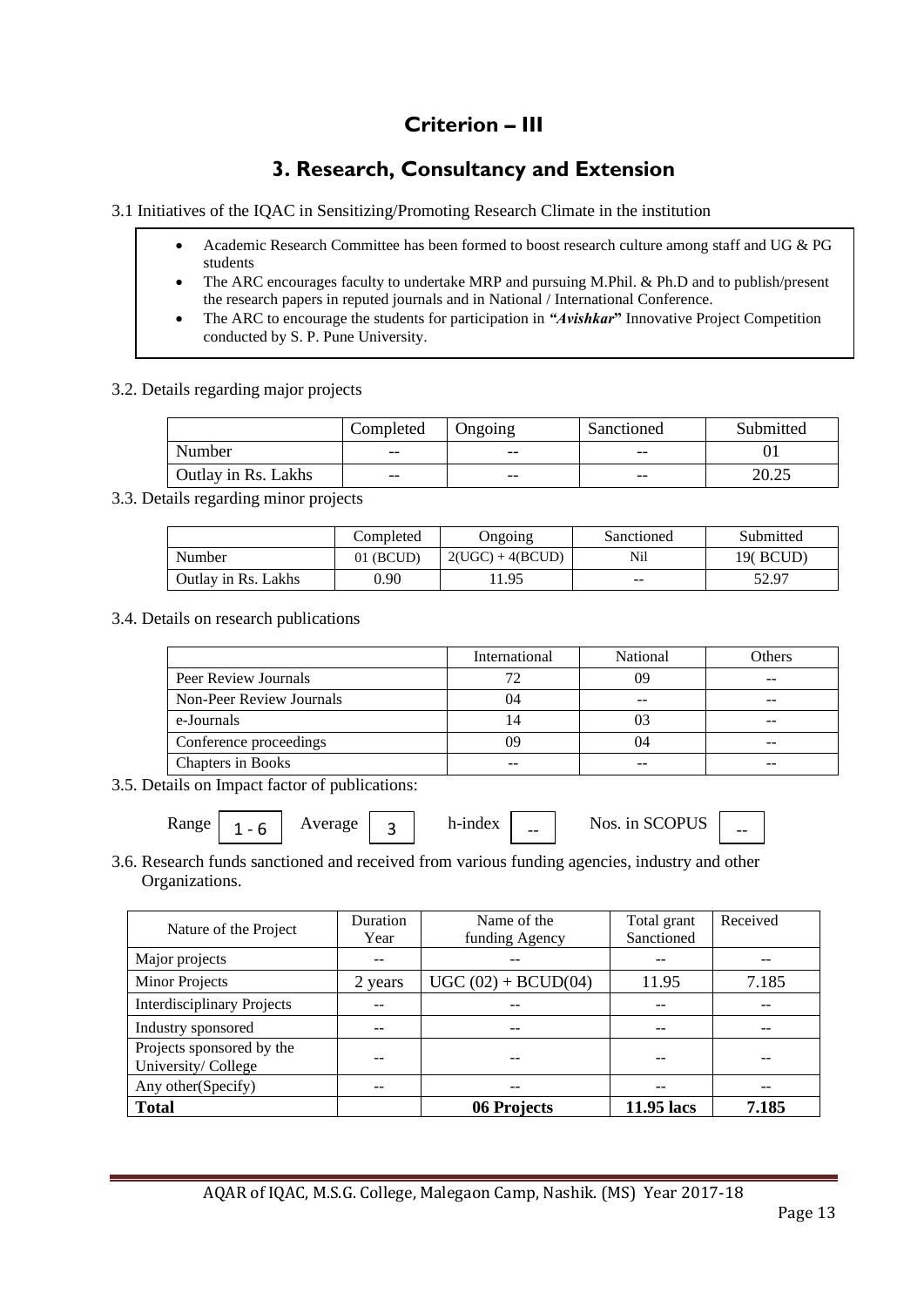| 3.7. No. of books published i) With ISBN No.                                                                                  |                            | 04                                  | <b>Chapters in Edited Books</b>               |            |
|-------------------------------------------------------------------------------------------------------------------------------|----------------------------|-------------------------------------|-----------------------------------------------|------------|
|                                                                                                                               | ii) Without ISBN No.       |                                     |                                               |            |
| 3.8. No. of University Departments receiving funds from                                                                       |                            |                                     |                                               |            |
|                                                                                                                               | UGC-SAP<br><b>DPE</b>      | CAS<br><b>DBT</b> Scheme/funds      | <b>DST-FIST</b>                               |            |
| 3.9. For colleges                                                                                                             | Autonomy<br><b>INSPIRE</b> | <b>CPE</b><br>--<br><b>CE</b><br>-- | <b>DBT</b> Star Scheme<br>Any Other (specify) | --<br>DST* |
| (*proposal of Rs. 80 lacs has been sanctioned under DST-FIST Scheme of which an amount of Rs. 57.5<br>lacs has been received) |                            |                                     |                                               |            |

**--**

3.10. Revenue generated through consultancy

3.11. No. of conferences organized by the Institution

| <b>Level</b> | <b>International   National</b> |                         | <b>State</b> | <b>University</b> | <b>College</b> |
|--------------|---------------------------------|-------------------------|--------------|-------------------|----------------|
| Number       |                                 |                         | 02           | 00                |                |
| Sponsoring   | $- -$                           | BCUD,                   | BCUD,        |                   |                |
| agencies     |                                 | S. P. Pune   S. P. Pune |              |                   |                |
|              |                                 | University              | University   |                   |                |

- 3.12. No. of faculty served as experts, chairpersons or resource persons: **12**
- 3.13. No. of collaborations International  $\vert$   $\vert$   $\vert$  National  $\vert$   $\vert$   $\vert$ Any other

**--**

- 3.14. No. of linkages created during this year
- 3.15. Total budget for research for current year in lakhs:

From funding agency | 6.30 | From Management of University/College | 5.65+ Total **11.95 lacs**

3.16. No. of patents received this year

| <b>Type of Patent</b> |         | Number |
|-----------------------|---------|--------|
| <b>National</b>       | Applied |        |
|                       | Granted |        |
|                       | Applied |        |
| International         | Granted |        |
| Commercialised        | Applied |        |
|                       | Granted |        |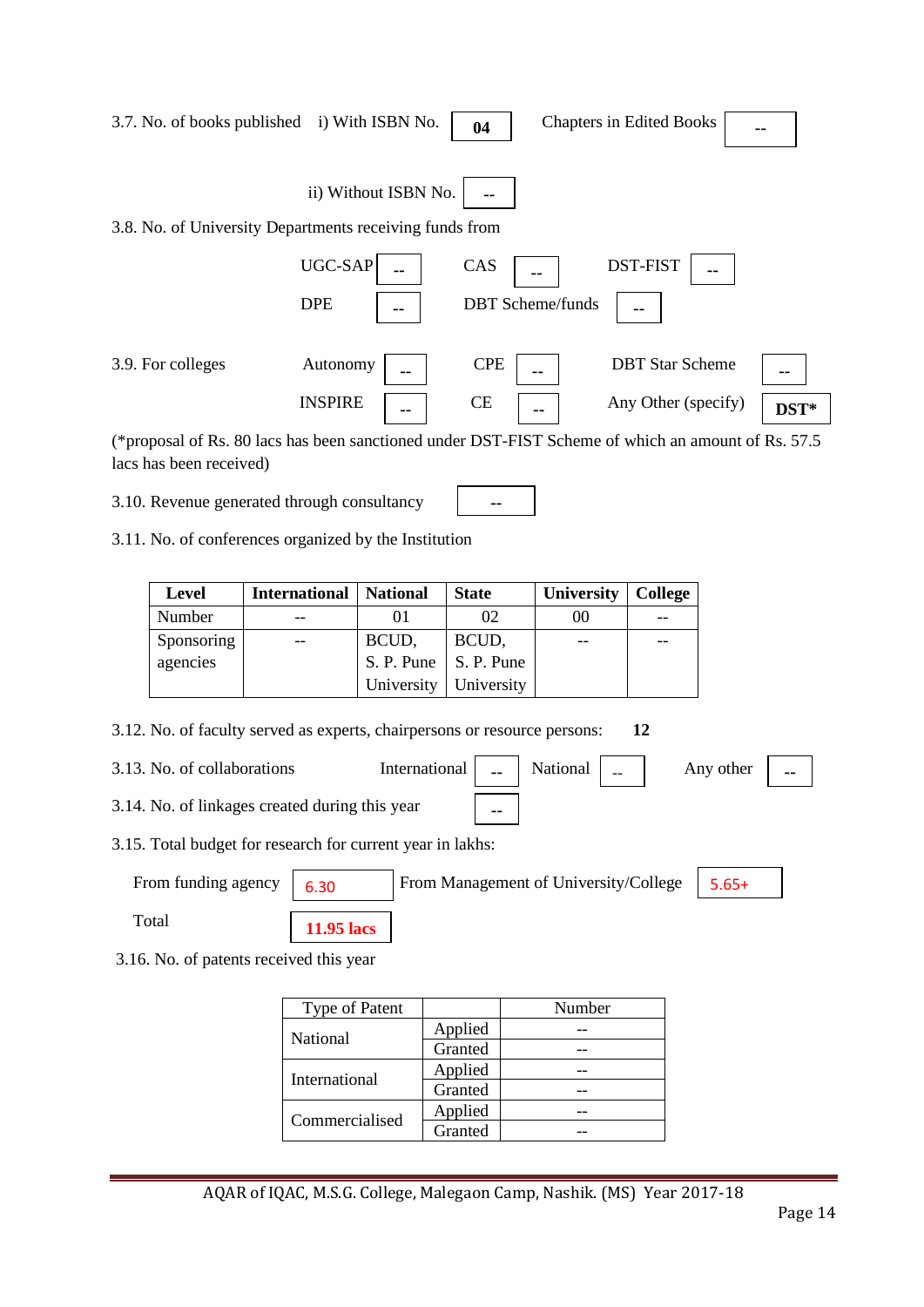|                              | 3.17. No. of research awards/ recognitions received by faculty and research fellows |
|------------------------------|-------------------------------------------------------------------------------------|
| of the institute in the year |                                                                                     |

| <b>Total</b> | <b>International</b>                                                                                                                                                  | <b>National</b> | <b>State</b>  | University       | Dist. | <b>College</b> |                      |     |
|--------------|-----------------------------------------------------------------------------------------------------------------------------------------------------------------------|-----------------|---------------|------------------|-------|----------------|----------------------|-----|
| 04           |                                                                                                                                                                       |                 |               | 04               |       |                |                      |     |
|              | 3.18. No. of faculty from the Institution<br>who are Ph. D. Guides<br>and students registered under them<br>3.19 No. of Ph.D. awarded by faculty from the Institution |                 | 19<br>11      |                  |       |                |                      |     |
|              |                                                                                                                                                                       |                 |               |                  | 03    |                |                      |     |
|              | 3.20 No. of Research scholars receiving the Fellowships (Newly enrolled + existing ones)                                                                              |                 |               |                  |       |                |                      |     |
|              | <b>JRF</b><br>$\bf{00}$                                                                                                                                               | <b>SRF</b>      | 00            | Project Fellows  | 00    |                | Any other<br>01      |     |
|              |                                                                                                                                                                       |                 |               |                  |       |                | FIP programme by UGC |     |
|              | 3.21 No. of students Participated in NSS events:                                                                                                                      |                 |               |                  |       |                |                      |     |
|              |                                                                                                                                                                       |                 |               | University level |       | 250            | State level          | 04  |
|              |                                                                                                                                                                       |                 |               | National level   |       | --             | International level  |     |
|              | 3.22 No. of students participated in NCC events:                                                                                                                      |                 |               |                  |       |                |                      |     |
|              |                                                                                                                                                                       |                 |               | University level |       | --             | State level          | 106 |
|              |                                                                                                                                                                       |                 |               | National level   |       | 01             | International level  |     |
|              | 3.23 No. of Awards won in NSS:                                                                                                                                        |                 |               |                  |       |                |                      |     |
|              |                                                                                                                                                                       |                 |               | University level |       |                | State level          |     |
|              |                                                                                                                                                                       |                 |               | National level   |       |                | International level  |     |
|              | 3.24 No. of Awards won in NCC:                                                                                                                                        |                 |               |                  |       |                |                      |     |
|              |                                                                                                                                                                       |                 |               | University level |       | $\sim$         | State level          |     |
|              |                                                                                                                                                                       |                 |               | National level   |       |                | International level  |     |
|              | * 01 NCC Cadet was selected for RD Parade, 26 <sup>th</sup> Jan.2018 at New Dehli.<br>(Mr. Vyalij Sadashiv Rajendra)                                                  |                 |               |                  |       |                |                      |     |
|              | 3.25 No. of Extension activities organized                                                                                                                            |                 |               |                  |       |                |                      |     |
|              | University forum                                                                                                                                                      | 07              | College forum | 09               |       |                |                      |     |

**NCC**  $\begin{array}{|c|c|c|c|c|} \hline \textbf{02} & \textbf{NSS} & \textbf{10} & \textbf{Any other} & - \ \hline \end{array}$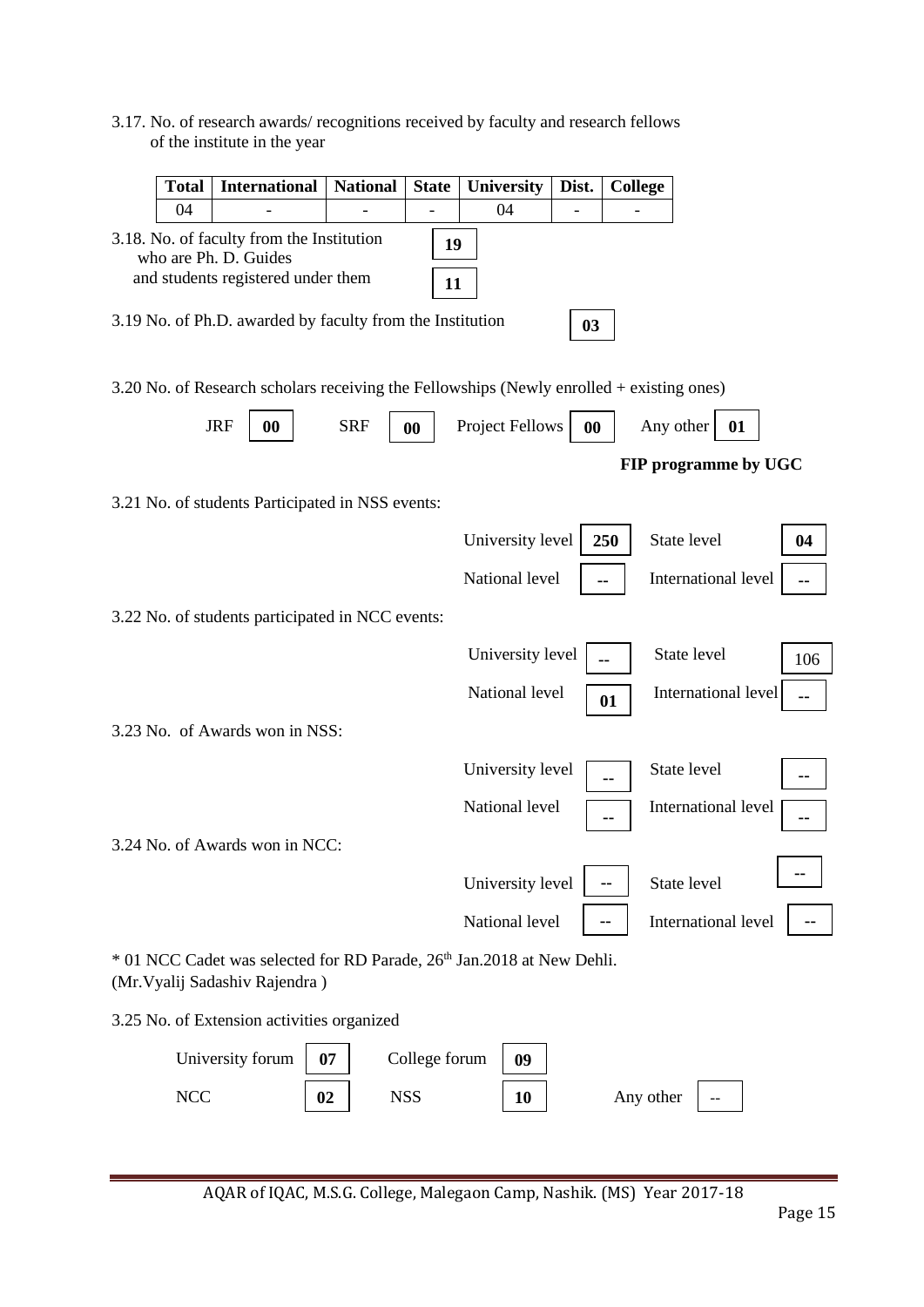3.26 Major Activities during the year in Institutional Social Responsibility

- Environmental awareness program organized by the college.
	- o Tree Plantation was carried out across the college campus every staff members planted & adopted a tree against their name with the help of NCC cadets and NSS volunteers.
	- o To increase environmental awareness motivated all Ganesh Groups to preserve the Ganesh Idols and around 10,000 idols of lord *Ganesha* collected from society members for repetitive use.
	- o Restoration of heritage well which was constructed in 1957 at *Dhawli* village
	- o Staff & students participated in "*Malegaon Cleanliness Campaign*"
- Organized Health awareness programs**.** 
	- o Haemoglobin checking camp for girls.
	- o Constructed sanitation holes at Dhawli Village.
	- o NCC cadets were actively participated in "*Vishesh Mission Indra Dhanush*" for the awareness programme of Pulse Polio ( dated 07/10/2017 to 16/10/2017) in collaboration with Malegaon Municipal Corporation
	- o NCC cadets actively participated in Aids awareness rally in collaboration with Civil Hospital Malegaon
	- o NCC Cadets participated in Cleanliness of the college campus under the Swachh Bharat Abhiyan on every Friday
	- o Blood Donation, haemoglobin checking camp, rally of blood donation organized by NSS students
	- o NCC cadets were participated in Blood donation rally organized by Malegaon police department
- Organized workshops /seminars on subject
	- o "Women Empowerment",
	- o "Gender discrimination",
	- o "Female foeticides".
	- o Communal harmony in "*Hindu- Muslim Unity"*.
	- o Value education & senior citizen
- Organized Cultural programs
	- o Organized Mehndi, Cookery,
	- o General Knowledge Competition.
	- o Songs, dance, street shows, one Act play,
	- o Group Act play, group dance.
	- o Poster presentation competition for volunteers at Zonal level.
	- o 'Rangoli', competition,
- Organized Social activities.
	- o 'Smart Mother –in- Law'.
	- o 'Smart Daughter -in- Law' for villagers.
	- o *Diwali* festival celebrated by college staff & students with orphanage.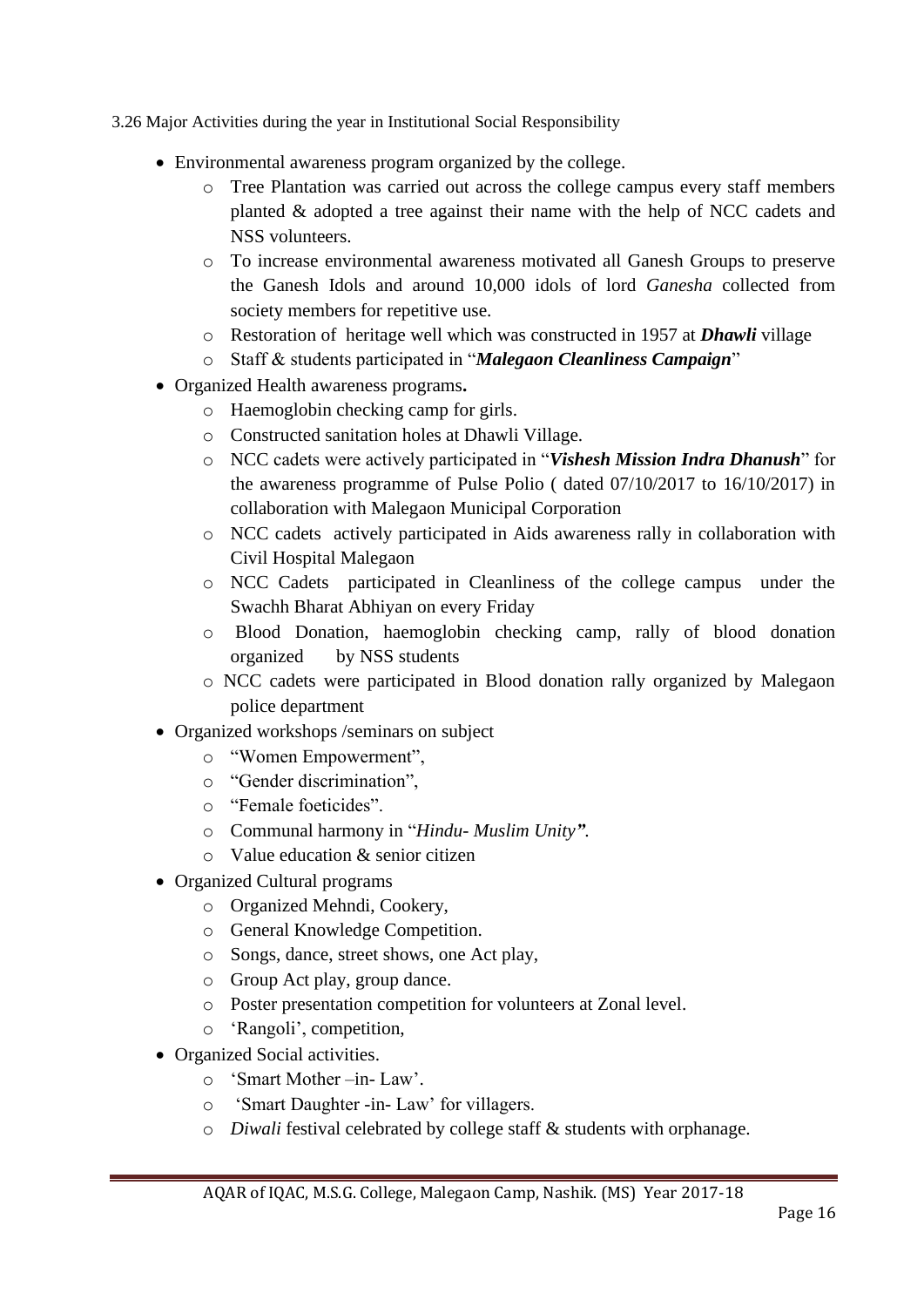o Tree plantation, literacy survey, awareness of Aadhar card and its utility, Marriage enrolment of the village at *Dhawli***' during the NSS camp.**

# **Criterion – IV 4. Infrastructure and Learning Resources**

#### 4.1 Details of increase in infrastructure facilities:

| Facilities                                                       | Existing   | Newly created | Source of       | Total     |
|------------------------------------------------------------------|------------|---------------|-----------------|-----------|
|                                                                  |            |               | Fund            |           |
| Campus area                                                      | 33500      |               | Management      | 33500 Sq. |
|                                                                  | Sq. Mt.    |               |                 | Mt.       |
| Class rooms                                                      |            |               | Management      | 53        |
|                                                                  | 53         |               | <b>UGC</b>      |           |
| Laboratories                                                     | 18         |               | College         | 18        |
| <b>Seminar Halls</b>                                             | 02         |               | College         | 02        |
| No. of important equipments purchased $(\geq$                    | 01         |               |                 |           |
| 1-0 lakh) during the current year.                               | 03         | $10*$         | <b>DST-FIST</b> |           |
|                                                                  |            |               |                 |           |
| Value of the equipment purchased during                          | <b>UGC</b> | 52.86599      | UGC,            | 70.33828  |
| the year (Rs. in Lakhs)                                          | 17.47229   | (lacs)        | BCUD,           | (lacs)    |
|                                                                  | (lacs)     | (DST-FIST)    | College         |           |
| Renovation of college Building and<br>Purchase of infrastructure |            |               |                 |           |

### List of Laboratory Equipments (Purchased) during 2017-18 under DST

| Sr. No. | Name of the Equipment                                                                         | Quantity | <b>Price</b>     |
|---------|-----------------------------------------------------------------------------------------------|----------|------------------|
| 1.      | Balance Analytical 220g/0.1mg                                                                 | 01       | $1,14,460 = 00$  |
| 2.      | <b>Trinocular Research Microscope</b>                                                         | 01       | $1,75,230 = 00$  |
| 3.      | Fume Hood                                                                                     | 01       | $1,63,430 = 00$  |
| 4.      | Automatic Tissue Processor 1 Lit Cap. Deluxe Panchal                                          | 01       | $2,24,957 = 00$  |
| 5.      | Inverted Trinocular Metallurgical Microscope Labomed<br><b>MET-400</b>                        | 01       | $3,50,233 = 00$  |
| 6.      | Semi Automatic Cryostat Microtome                                                             | 01       | $4,25,625=00$    |
| 7.      | Nihon kohden Hematology Analyzer MEK 7300K                                                    | 01       | $8,50,000 = 00$  |
| 8.      | Spray Pyrolysis Equipment Model No. HO-TH-04                                                  | 01       | $5,50,000 = 00$  |
| 9.      | PC Operated FTIR Spectrometer                                                                 | 01       | $11,13,000 = 00$ |
| 10.     | Analytical Gena Specord 50 Plus BU UV-Vis<br>Spectrophotometer incl. Win ASPECT Plus Software | 01       | $11,66,760 = 00$ |
|         | <b>Total</b>                                                                                  | 10       | 52.86,599=00     |

AQAR of IQAC, M.S.G. College, Malegaon Camp, Nashik. (MS) Year 2017-18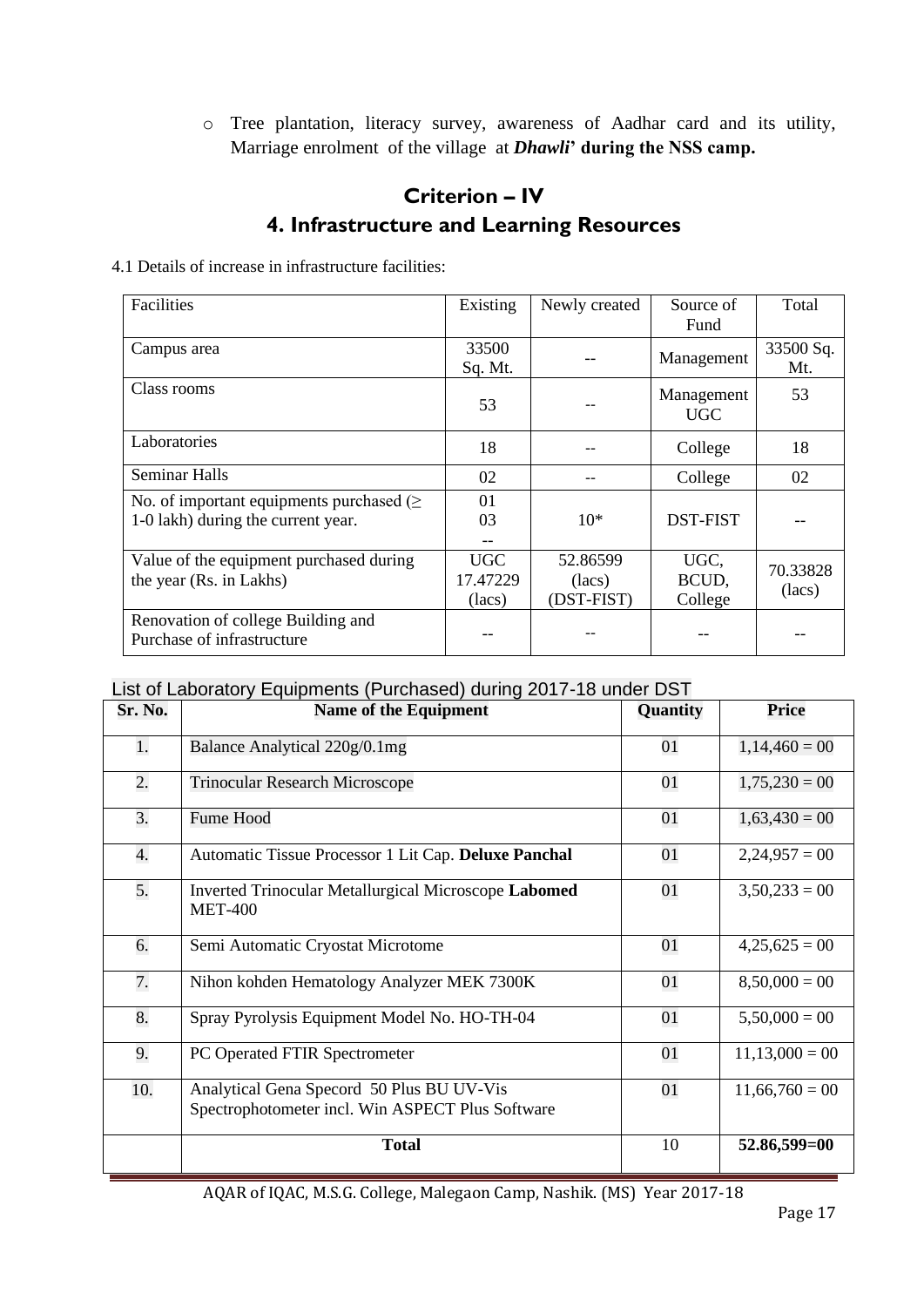#### 4.2 Computerization of administration and library

The administration and library are automated and fully computerised

### 4.3 Library services:

|                    | <b>Existing (2016-17)</b> |             |                  | <b>Newly added (2017-18)</b> |           | <b>Total</b> |  |  |
|--------------------|---------------------------|-------------|------------------|------------------------------|-----------|--------------|--|--|
|                    | No.                       | Value(Rs)   | No.              | Value                        | No.       | Value(Rs)    |  |  |
| Text Books &       | 45479                     | 32,73,631   | $\Omega$         | 0.00                         | 45479     | 32,73,631    |  |  |
| Reference          | 98172                     | 1,18,41,887 | 960              | 3,92,229                     | 99132     | 1,22,34,116  |  |  |
| <b>Books</b>       |                           |             |                  |                              |           |              |  |  |
| <b>Total</b>       | 143651                    | 1,51,15,518 | 960              | 3,92,229                     | 144611    | 1,55,07,747  |  |  |
| e-Books            | 477330                    | 5750        | $\boldsymbol{0}$ | 5900                         | 477330    | 5900         |  |  |
| e-Journals         | 6565                      |             | $- -$            |                              | 6565      |              |  |  |
| Digital            | 01                        | 5750        | $\overline{0}$   | 5900                         | 01        | 5900         |  |  |
| Database           |                           |             |                  |                              |           |              |  |  |
| CD & Video         | 291                       | 7700        | $\boldsymbol{0}$ | $\overline{0}$               | 291       | 7700         |  |  |
| Others             |                           |             |                  |                              |           |              |  |  |
| (specify)          | 72                        | 38,812      |                  | 50,549                       | $72 + 18$ | 89,361       |  |  |
| <b>PERIODICALS</b> |                           |             |                  |                              |           |              |  |  |
| Thesis             | 50                        |             | $\overline{0}$   | $\overline{0}$               | 50        | $\Omega$     |  |  |
| <b>News Papers</b> | 18                        | 24077       | --               | --                           | 18        | 24,216       |  |  |
| <b>Bound</b>       | 1471                      |             | $\mathbf{0}$     | $\mathbf{0}$                 | 1471      | $\mathbf{0}$ |  |  |
| Volumes            |                           |             |                  |                              |           |              |  |  |

4.4 Technology up-gradation (overall)

|          | <b>Total</b><br><b>Computers</b> | Compute<br>r Labs | <b>Internet</b>                                                  | <b>Browsing</b><br><b>Centres</b> | Computer<br><b>Centres</b> | <b>Office</b> | <b>Depart</b><br>-ments | <b>Others</b>                                                           |
|----------|----------------------------------|-------------------|------------------------------------------------------------------|-----------------------------------|----------------------------|---------------|-------------------------|-------------------------------------------------------------------------|
| Existing | 159                              | 03                | 50 mbps Broad<br>Band lease line<br>provided on<br>105 computers | $00\,$                            | $00\,$                     | 02            | 19                      | Library and<br>Examination<br>Departments<br>are fully<br>computerised. |
| Added    |                                  |                   | --                                                               | --                                | --                         | --            |                         | --                                                                      |
| Total    | 159                              | 0 <sub>3</sub>    | 105                                                              | $\bf{00}$                         | $\bf{00}$                  | 02            | 19                      | $\bf{00}$                                                               |

- 4.5 Computer, Internet access, training to teachers and students and any other programme for technology Up-gradation (Networking, e-Governance etc.)
	- Internet connectivity is provided to almost all departments and other administrative and support facilities in the college campus
	- Networking programme for the students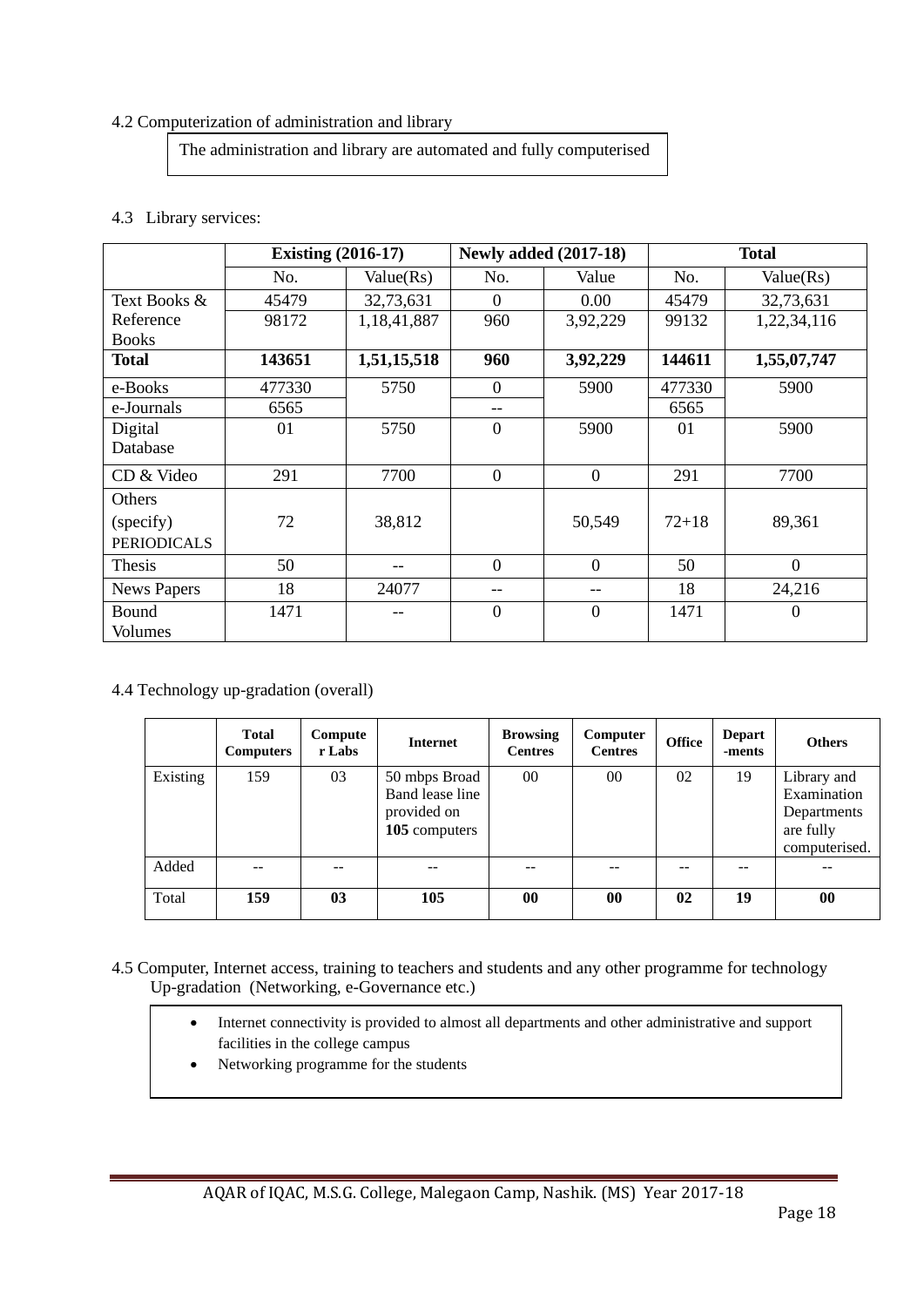- 4.6. Amount spent on maintenance in lakhs:
	- i) ICT
	- i) ICT<br>ii) Campus Infrastructure and facilities<br>iii) Equipment
	- iii) Equipment
	- iv) Others

| 1.5      |  |
|----------|--|
| 23.08362 |  |
| 4.751    |  |
| 39.59865 |  |
|          |  |

**Total:** 

**68.93227**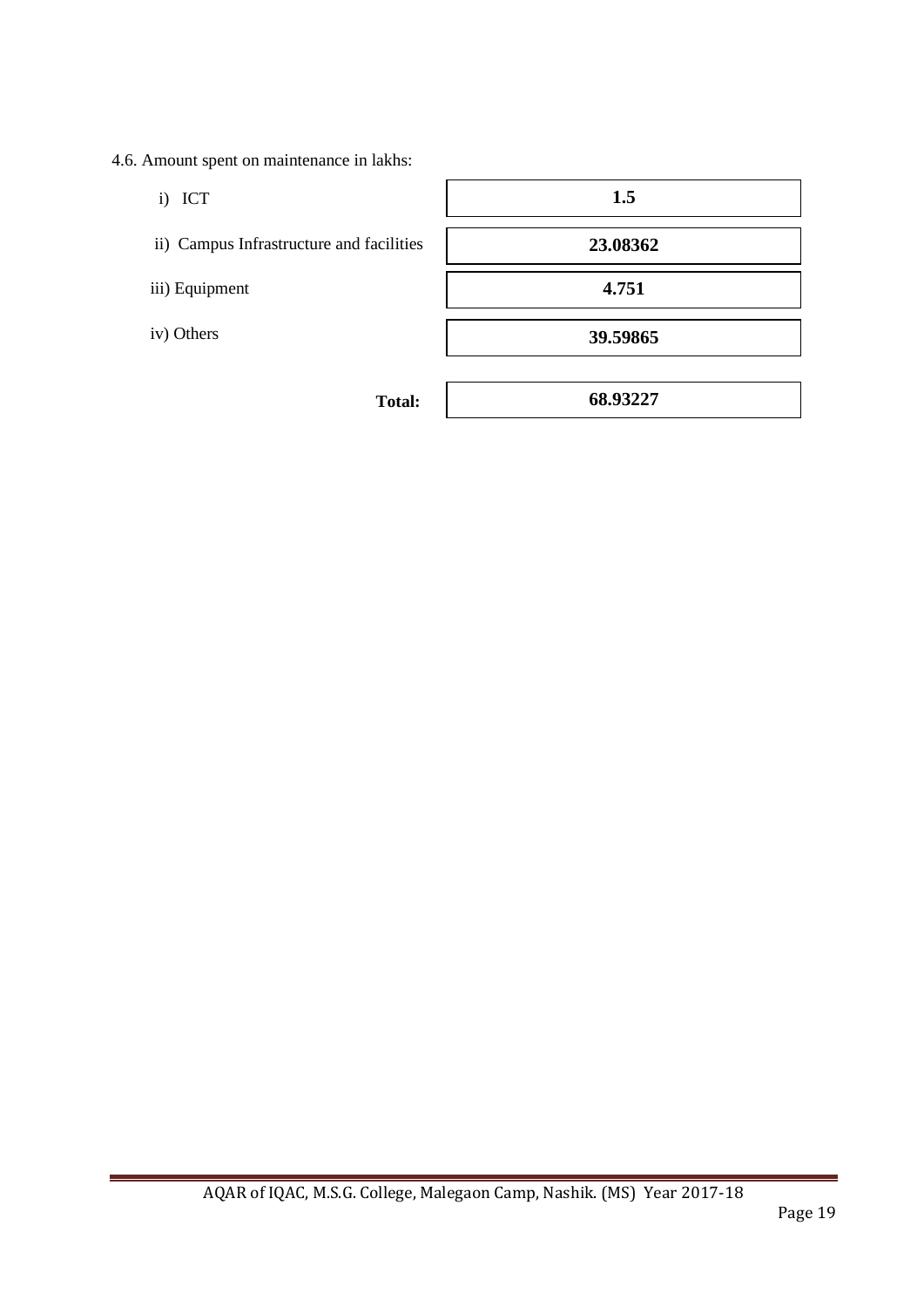# **Criterion – V 5. Student Support and Progression**

5.1. Contribution of IQAC in enhancing awareness about Student Support Services

- Academic Calender
- Designing of college website and uploading data of college
- College Brochures & Prospectus
- Notice board and enquiry counter
- Online admission process, on line LMS, online feed back from students , parents
- Anti-Ragging Activities (Online Affidavit)
	- Informal interactions in the classroom and laboratories
- Monthly meetings are organized by IQAC of women's redressal cell, grievances cell, equal opportunity cell, Counselling centre
- Various committees are constituted to monitor the activities under academic calendar
- •

### 5.2. Efforts made by the institution for tracking the progression

#### Through

- Alumni
- Parents Teacher Association
- Students' Council
- Advisory Committee
- Students feedback

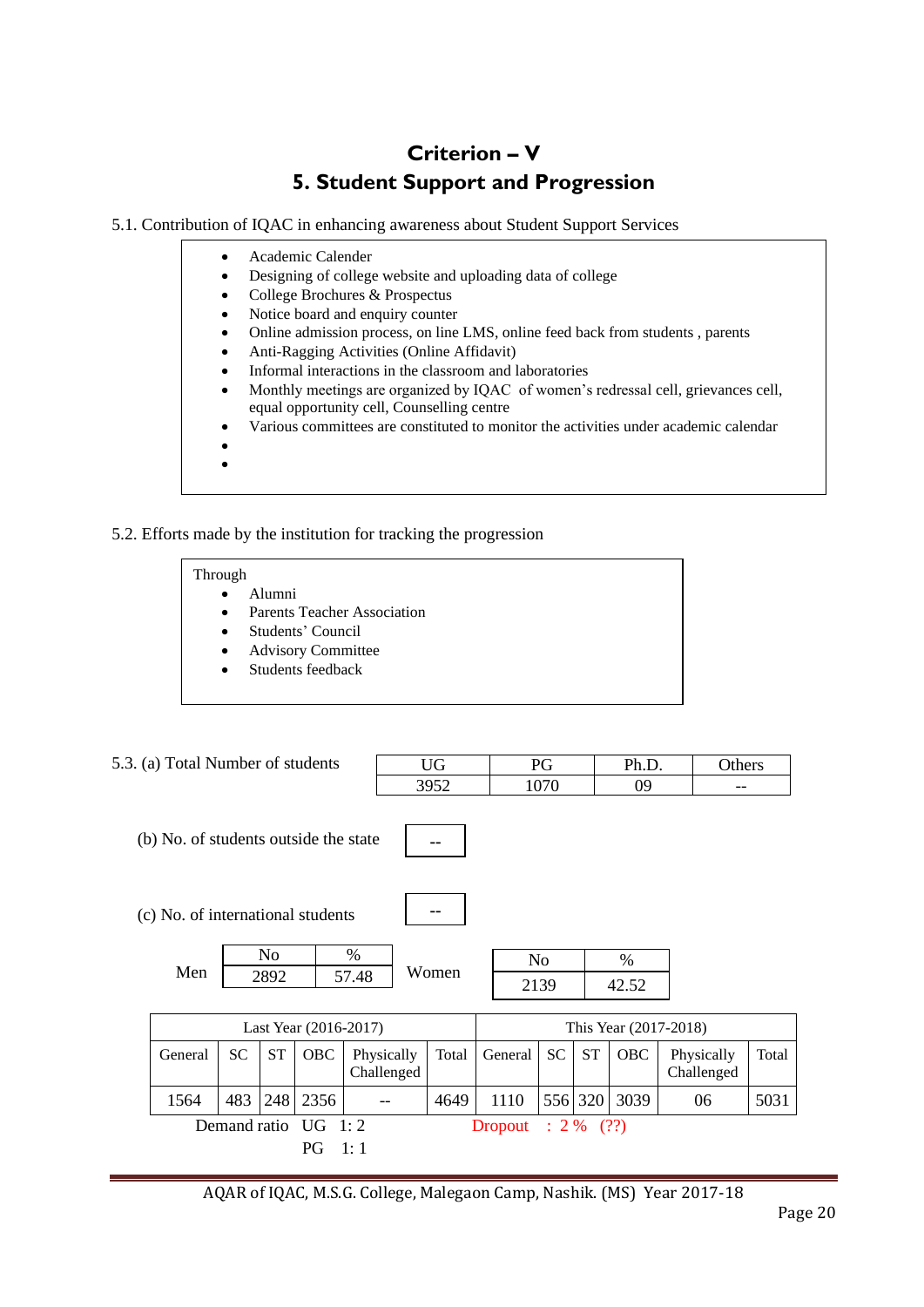5.4. Details of student support mechanism for coaching for competitive examinations (If any)

- studing to the mere<br>competitive exams • The college has established coaching centre for entry in services (Competitive Exam Cell) and guidance to the interested students appearing for the MPSC, UPSC, Banking services and other
- The college has conducted coaching classes for NET/SET students
- The college has Equal opportunity centre for the under privileged students

No. of students benefited 5.5. No. of students qualified in these examinations NET SET/SLET GATE CAT IAS/IPS etc  $\boxed{00}$  State PSC  $\boxed{1}$  UPSC  $\boxed{00}$  Others 5.6. Details of student counselling and career guidance **50 06** 00 **01** -- 00 00 00 00

- The college provides counselling and career guidance through Placement Cell and Competitive Exam. Centre
- Guest lectures and seminars for career counselling
- Efforts made by teachers at departmental level
- No. of students benefited

•

- **545**
- 5.7. Details of campus placement

|                                       | <b>On Campus</b>                   |                                     | <b>Off Campus</b>         |
|---------------------------------------|------------------------------------|-------------------------------------|---------------------------|
| Number of<br>Organizations<br>Visited | Number of Students<br>Participated | Number of<br><b>Students Placed</b> | Number of Students Placed |
| 06                                    | 316                                |                                     |                           |

#### 5.8. Details of gender sensitization programmes

with the counselling. The counselling of the counselling.

- The college has established the Women Grievance and Redressal Cell /Sexual Harassment & Redressal Cell which includes the senior college teachers along with students and non-teaching staff. The cell addresses various issues related to girl students and women staff.
- The chairman made the students aware of their duties and responsibilities towards the college.
- The Principal guided the students regarding their rights & duties in college campus and told them to get in touch with the Principal without any hesitation through the complaint/suggestion box.
- The cell celebrated "International Women's Day" on 8<sup>th</sup> March 2018. The chief guest Advocate Kalpana Jadhav delivered a lecture on various issues faced by *women today like dowry deaths, female foeticides, divorce, and laws* also appealed the students to fight against female foeticides.
- The cell felicitated Miss Nikita Sonawane the brave girl who saved the lives of nearly 13 women from drowning in an accident near village Vadel (Malegaon).
- Through out this year only 04 complaints were received from the students related to sanitation, Namaz room for Muslim girls, teasing of one girl by the others, the complaints were solved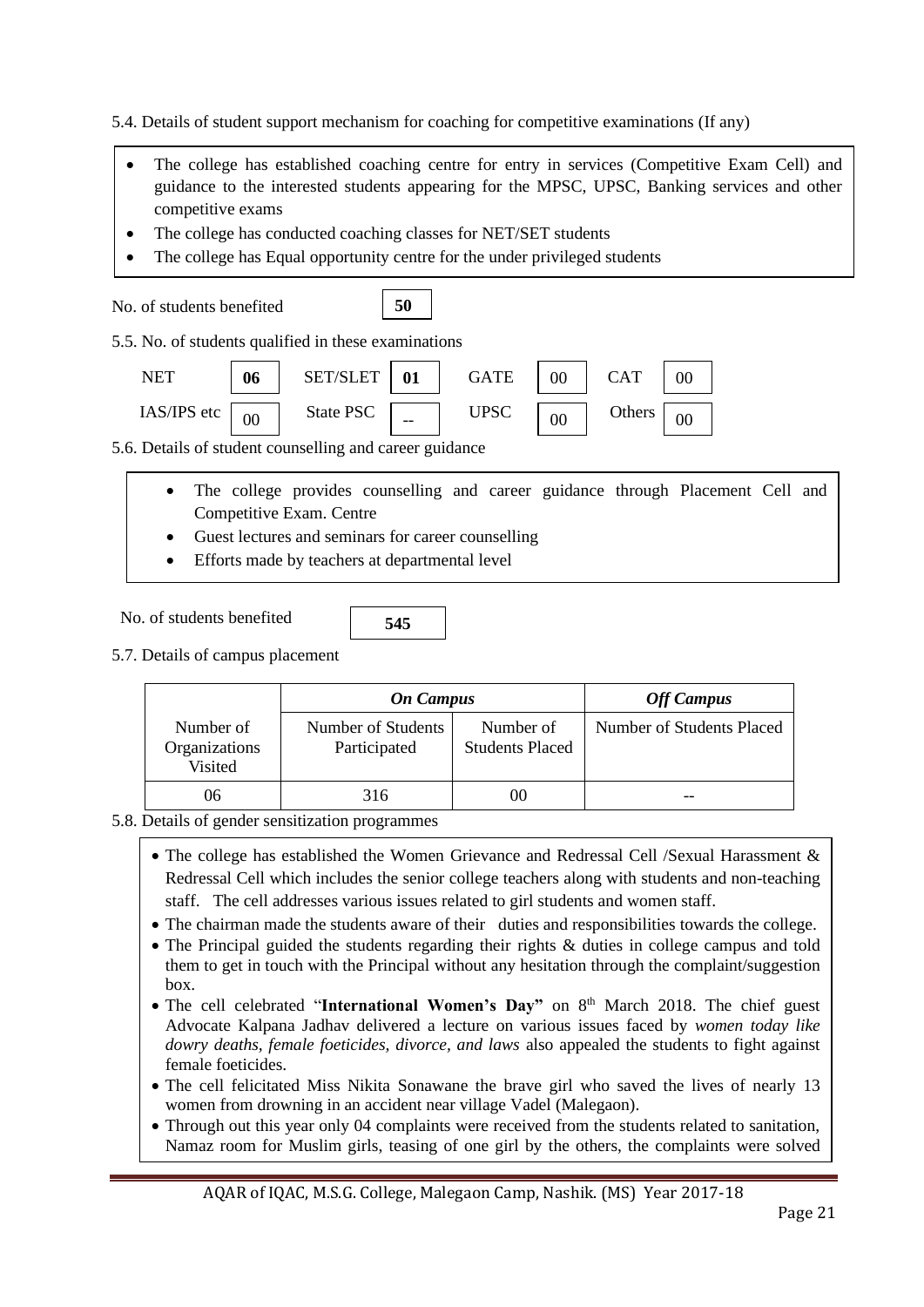### 5.9. Students Activities

| 5.9.1. | No. of students participated in Sports, Games and other events          |    |                |    |                     |  |
|--------|-------------------------------------------------------------------------|----|----------------|----|---------------------|--|
|        | State/ University level                                                 | 04 | National level | 01 | International level |  |
|        | No. of students participated in cultural events                         |    |                |    |                     |  |
|        | State/ University level                                                 | -- | National level |    | International level |  |
| 5.9.2. | No. of medals /awards won by students in Sports, Games and other events |    |                |    |                     |  |
|        | <b>Sports:</b> State/ University level                                  | 01 | National level |    | International level |  |
|        | (Silver Medal in west zone inter university hockey)                     |    |                |    |                     |  |
|        | <b>Cultural:</b> State/ University level                                |    | National level |    | International level |  |

 **Others :** 1) One Running Trophy in the State Level Debate competition (Urdu Dept.)

2) Out of eight research projects, two research projects were selected for the next steps in

the AVISHKAR Research project

### 5.10. Scholarships and Financial Support

|                                                                              | Number of<br>students | Amount (Rs.) |
|------------------------------------------------------------------------------|-----------------------|--------------|
| Financial support from institution                                           | $($ )()               | 00           |
| Financial support from government                                            | 2438                  | 1,32,94,576  |
| Financial support from other sources                                         | 78                    | 3,90,000     |
| Number of students<br>received<br>who<br>International/National recognitions | 00                    | 00           |

5.11. Student organised / initiatives



5.12. No. of social initiatives undertaken by the students

**16**

5.13. Major grievances of students (if any) redressed: **Nil**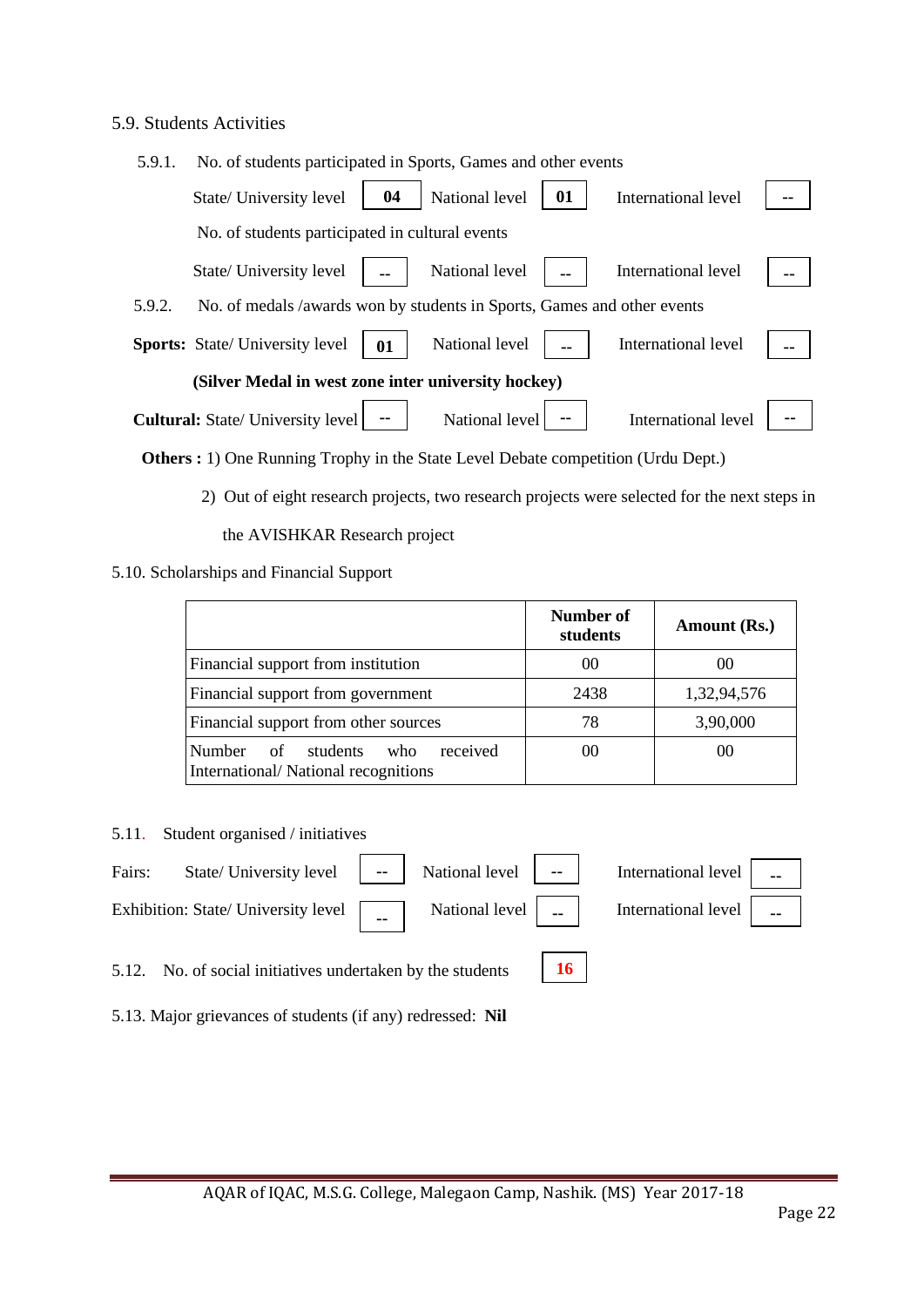# **Criterion – VI**

# **6. Governance, Leadership and Management**

#### 6.1. State the Vision and Mission of the institution

The Sanskrit slogan "*Bahujan Hitay, Bahujan Sukhay*" is the motto of our institution for the welfare of masses and for their wellbeing

**VISION:**

• To endeavour to work towards the promotion of world-class education in values that concern life as our main concern. To be in harmony with our students' aspirations and to inculcate competitive spirit among students with a global vision to meet the challenges of modern world.

#### **MISSION:**

- To bridge the gap between the rural and urban youth.
- To introduce employability skills.
- To arrange self-introductory motivating programmes.
- To impart ICT training.
- To make use of available resources at optimum level.
- To seek help from higher authority for better facilities/infrastructure.
- To inculcate social, moral, human and national values.

6.2. Does the Institution has a Management Information System

Yes, Vriddhi Software has installed for student and administrative database.

- On-line admission process
- The administration and library is automated and upgraded
- The finance is managed by Tally software
- 6.3. Quality improvement strategies adopted by the institution for each of the following:

6.3.1. Curriculum Development

- Faculty members were involved in curriculum restructuring and/or revision of syllabus as member of Board of Studies (BOS)/Faculty members/member of Syllabus framing committee.
- Faculty members have been working on the Board of Editors of the books prescribed for the syllabus
- Value addition in curricula and efforts to go beyond the curriculum
- Feedback from the course-teachers and interaction in the department helped a lot in incorporating current trends in syllabus of various courses.

#### 6.3.2. Teaching and Learning

#### • Online LMS

•

- Installation of Weather Station
- Preparation of teaching plan
- Blended teaching-learning
- Analysing the real life data
- Practice of Teacher's Daily Diary
- Use of 'R' software, Ms-Excel for statistical analysis of real life data
- Software analysis- Gaussian Software.

AQAR of IQAC, M.S.G. College, Malegaon Camp, Nashik. (MS) Year 2017-18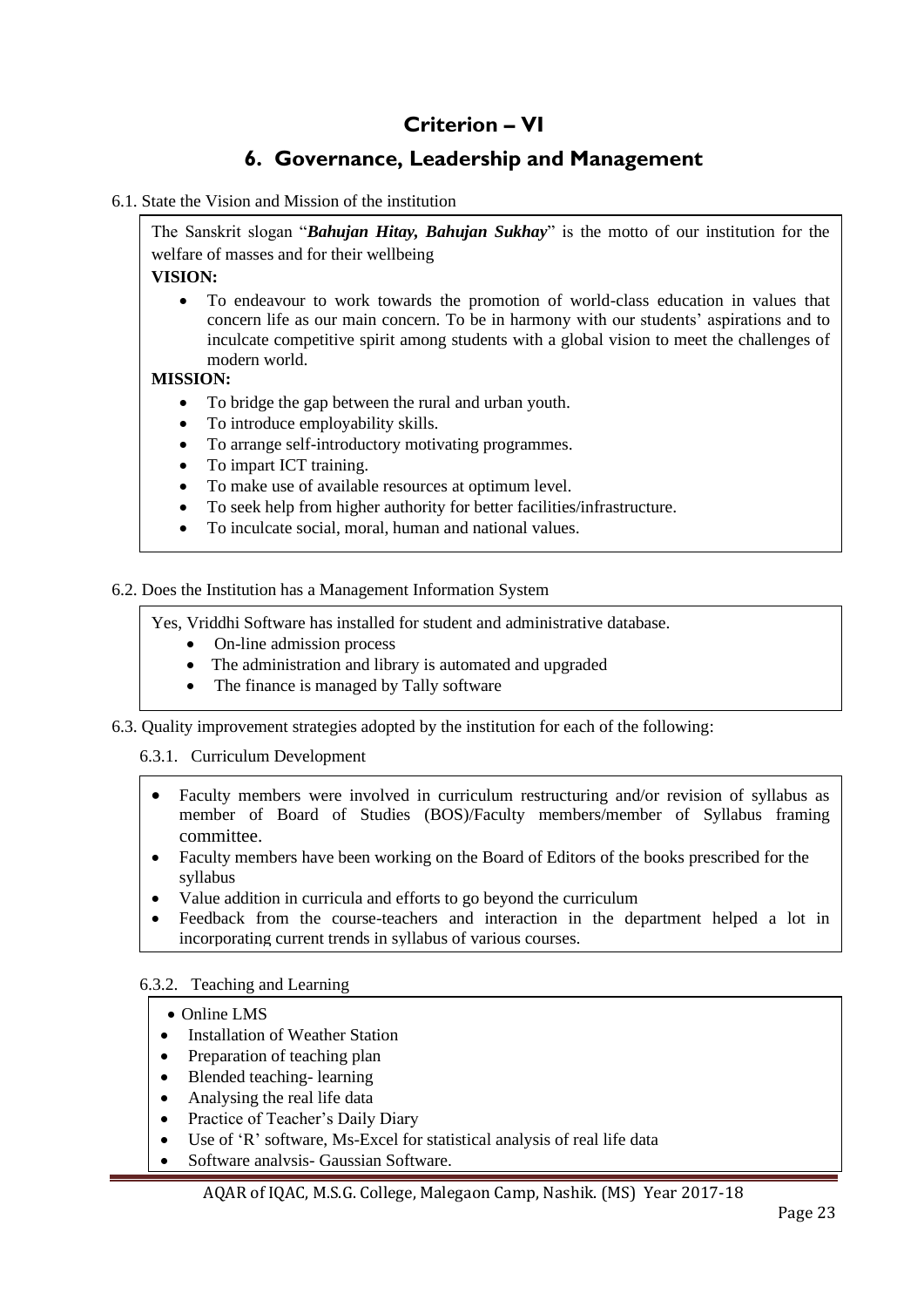- 6.3.3. Examination and Evaluation
	- Appointment of Controller of Examination Officer by the Management
	- Central Assessment Programme and cross evaluation for term end exams at parent institutional level.
	- Project works, home assignments, group discussions, project presentation etc
	- Internal examination of science stream consist of MCQ's as well as subjective questions

#### 6.3.4. Research and Development

- The college has **6** Research centres in the subjects of Chemistry, Physics, Zoology, Hindi, Geography and Commerce.
- The research centres organized sessions on topics such as Research Capacity Building, Research Training and Counselling and Social Impact Study, Research Design and Methodology for faculty and research scholars.
- Sessions and Projects are devised to improve and enhance research potential and initiate quality assessment standards.
- Meetings of research committee were conducted to review the progress of research activities
- Encouragement and complete support of the management to undertake Major / Minor Research Projects and up-gradation of staff's qualification in M.Phil. & Ph.D.

#### 6.3.5. Library, ICT and physical infrastructure/instrumentation

- Well furnished, computers connected with internet
- Adequate space
- Sports facilities for indoor and outdoor games
- Sport equipments
- Separate departments and college canteen
- NSS and NCC Units for students Progression
- Scientific measuring instruments are inatalled under DST-FIST

#### 6.3.6. Human Resource Management

- Human Resources are mobilised academic and administrative fields as per their competency
- Responsibilities to manage HR are given to the HOD of the respective department
- 6.3.7. Faculty and Staff recruitment
	- The management authority recruits adequate faculty and staff as per requirement and the norms of Government and University
	- Ad-hoc appointments are made on additional requirement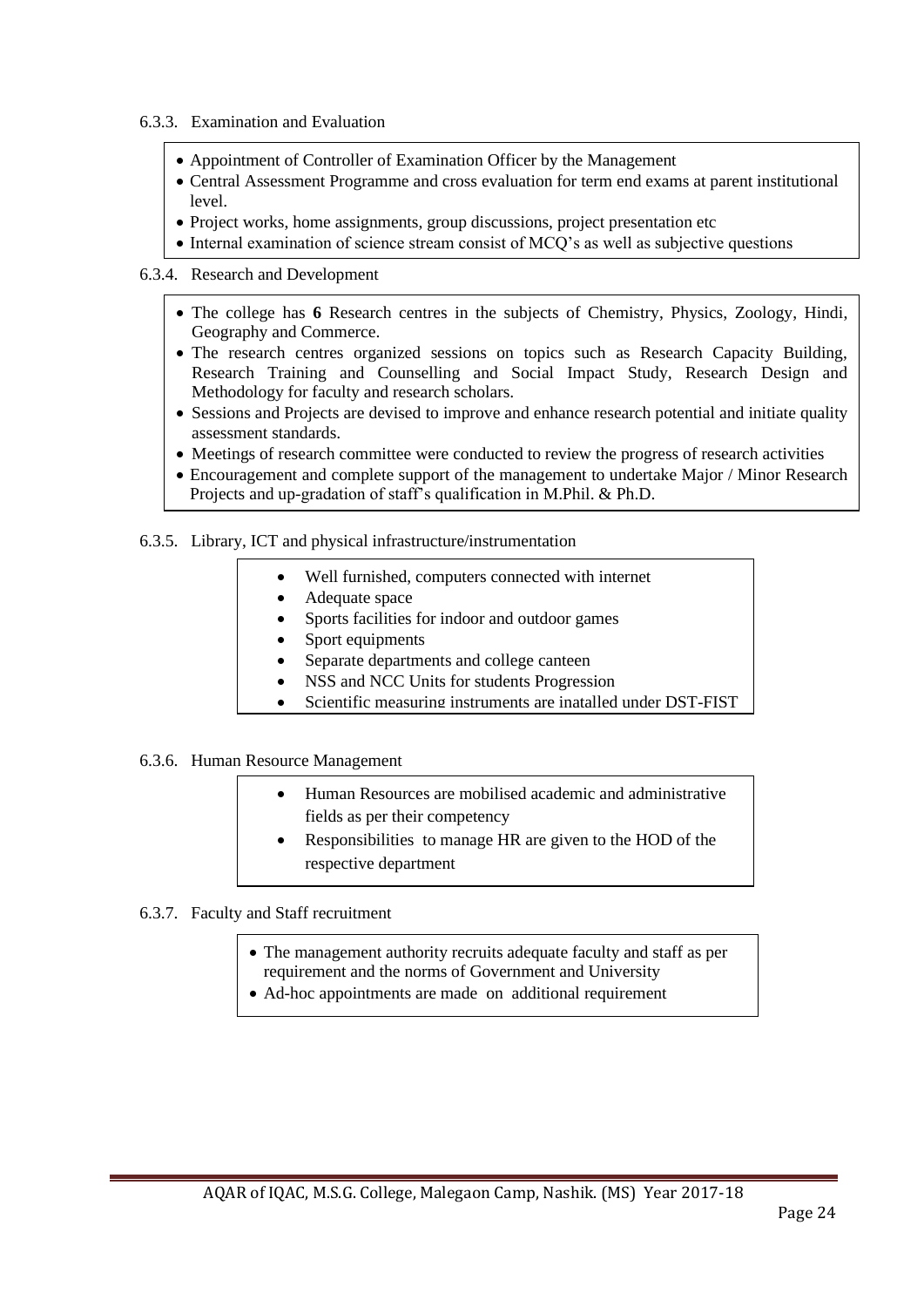#### 6.3.8. Industry Interaction / Collaboration

| (1)  | National Chemical Laboratory, Pune.                            |
|------|----------------------------------------------------------------|
| (ii) | Department of Electronic Science, S. P. Pune University.       |
|      | (iii) Department of Electronic Science, NMU, Jalgaon.          |
|      | $(iv)$ C-MET, Pune.                                            |
|      | (v) School of Physical Sciences, NMU, Jalgaon.                 |
|      | (vi) Department of Electronic Science, Ferguson College, Pune. |
|      | (vii) Institute of Pharmacy, Nasik.                            |
|      | (viii) Department of Chemistry, NMU, Jalgaon                   |
|      | (ix) Department of Chemistry, S. P. Pune University            |

#### 6.3.9. Admission of Students

- As per the guidelines of State Government and University norms,
- The admission process is online and automated hence it is completely transparent
- Counselling of students to choose appropriate choice / combination of subjects during admission process

#### 6.4. Welfare schemes for

| Teaching        | <b>Staff Credit Society</b>                                               |
|-----------------|---------------------------------------------------------------------------|
| Non teaching    | <b>Staff Credit Society</b>                                               |
| <b>Students</b> | • Compulsory Medical Check-up for the first year students.                |
|                 | Free Dental Checking camp organized by the college.                       |
|                 | <b>Students Counselling</b>                                               |
|                 | Felicitation of the students at annual and social programmes<br>$\bullet$ |
|                 | Book Bank Facility available.                                             |

- 6.5. Total corpus fund generated
- 6.6. Whether annual financial audit has been done Yes  $\begin{array}{c|c} \sim \\ \sim \\ \sim \end{array}$  No
- $\checkmark$
- 6.7. Whether Academic and Administrative Audit (AAA) have been done?

--

| Audit Type     |        | External                |        | Internal        |
|----------------|--------|-------------------------|--------|-----------------|
|                | Yes/No | Agency                  | Yes/No | Authority       |
| Academic       | Yes    | S.P. Pune<br>University | Yes    | IQAC/Management |
| Administrative | Yes    | AG audit by<br>the Govt | Yes    | Management      |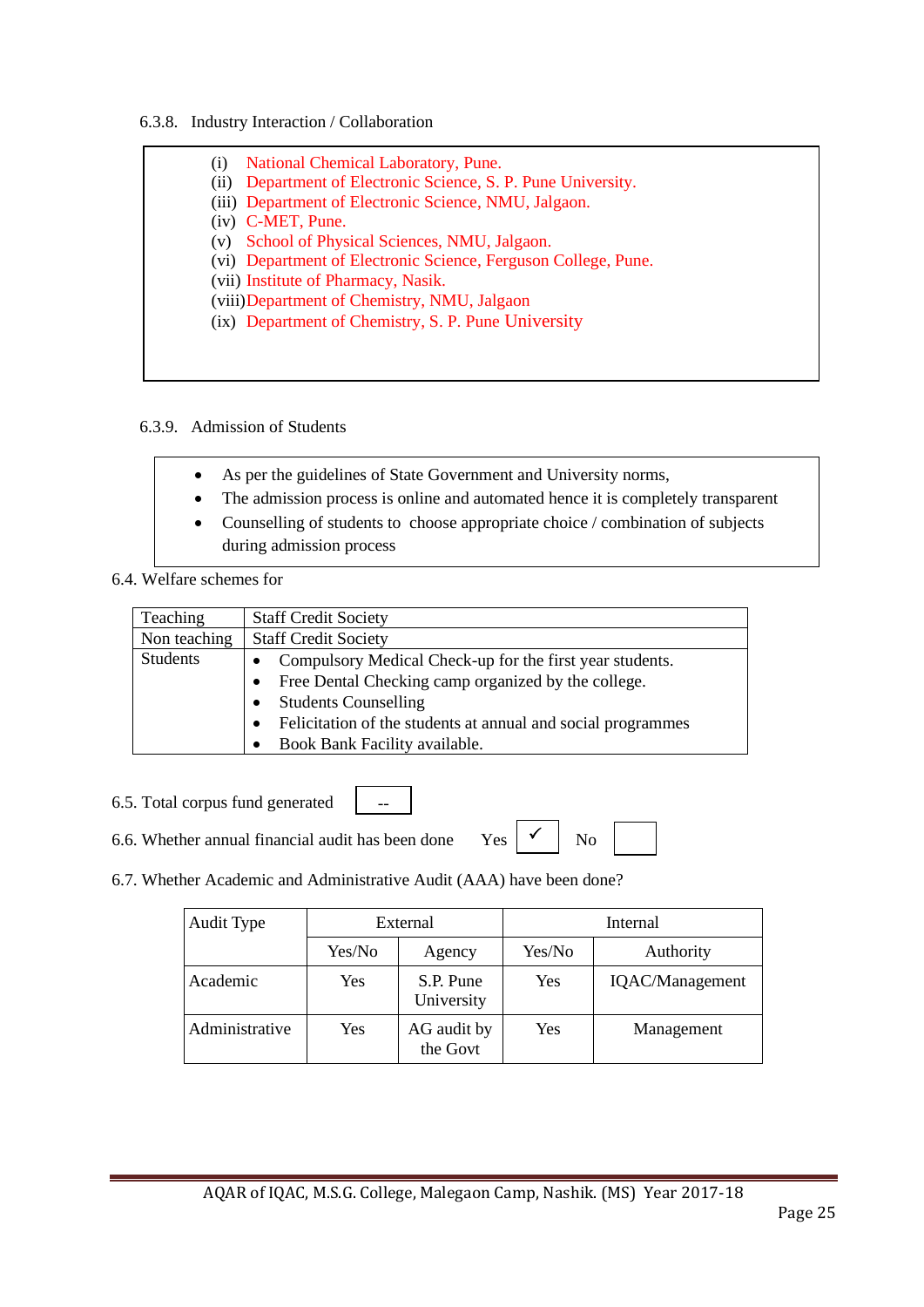| 6.8. Does the College declare results within 30 days?<br>For UG Programmes Yes $ $ $ $ No $ $ $\checkmark$ |  |  |
|------------------------------------------------------------------------------------------------------------|--|--|
| For PG Programmes Yes $\Box$ No $\Box$ $\Box$                                                              |  |  |
| 6.9. What efforts are made by the College for Examination Reforms?                                         |  |  |

As the college is affiliated to S.P. University of Pune the college follows all the rules and

regulations regarding examination laid down by the University

6.10. What efforts are made by the University to promote autonomy in the affiliated/constituent colleges?

NA

6.11. Activities and support from the Alumni Association

- Restored and continued Alumni Association
- Regular Meetings are conducted by Alumni Association
- Interaction of Alumni Association with the existing students to share their experiences about institutional, academic and infrastructural development
- 

6.12. Activities and support from the Parent – Teacher Association

Parent-Teacher Meetings are organized every year. Parents are invited at the various programmes of the college. The informal feedback is obtained. The progress of their wards has been communicated

- 6.13. Development programmes for support staff
	- The management provides the Uniforms and washing allowance to the technical and menial staff.
	- Training workshops and examinations are conducted by the management for the nonteaching staff.
	- Financial support through staff credit co-operative Society.

6.14 Initiatives taken by the institution to make the campus eco-friendly

- Tree plantation inside and outside the college campus.
- Campaigns of conservation of electricity and water.
- Programmes on E-Waste management.
- **1.** Independence on E-wasternames conducted.<br>• Environmental awareness programmes conducted.
- Awareness about the use of renewable energy, Carbon neutrality and Hazardous waste management.
- Installed solar power generating system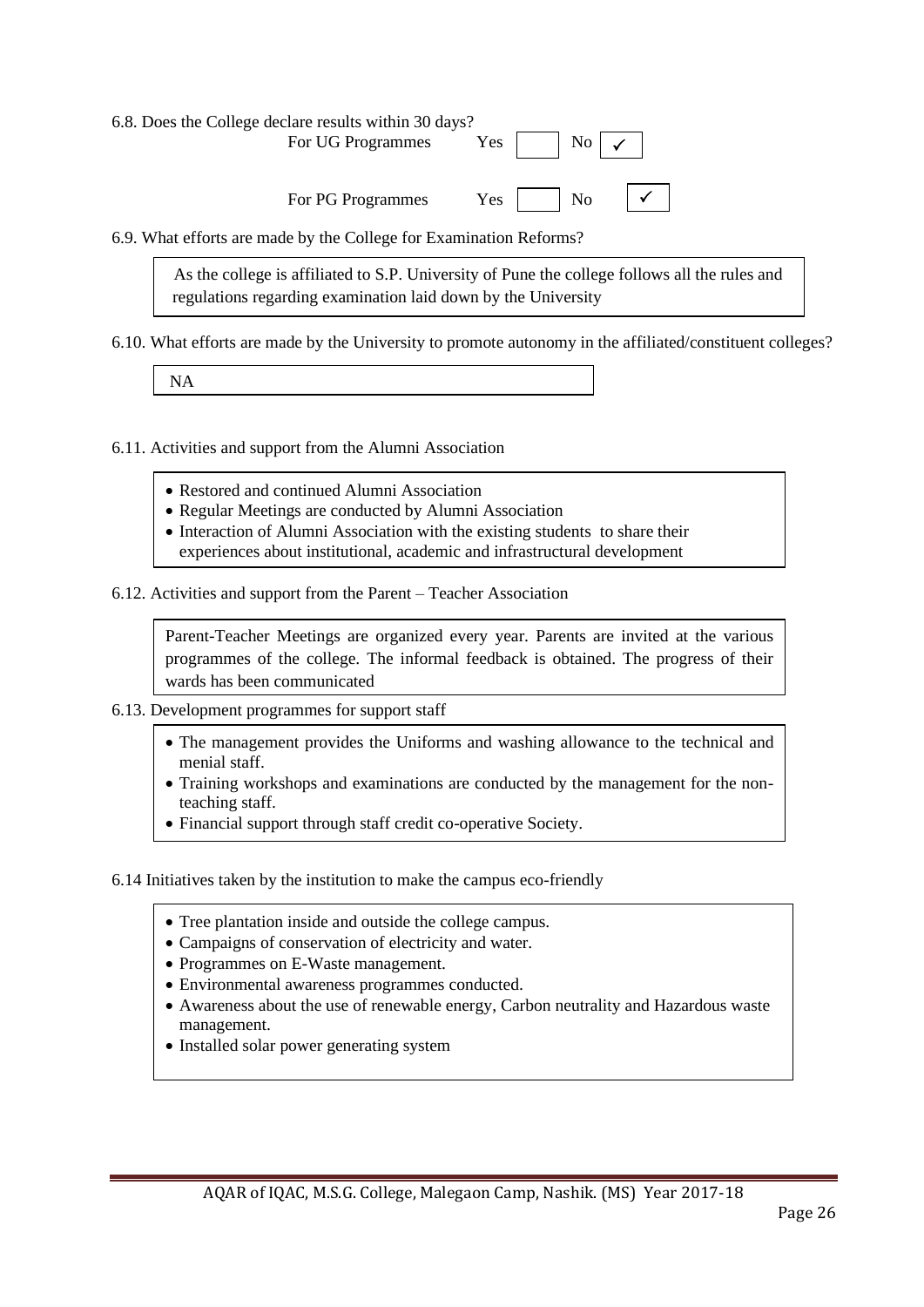# **Criterion – VII**

# **7. Innovations and Best Practices**

- 7.1. Innovations introduced during this academic year which have created a positive impact on the functioning of the institution. Give details.
	- $\triangleright$  Computerization and technological up-gradation enhanced the teaching –learning process
	- $\triangleright$  R software is introduced to analyse the real life data
	- $\triangleright$  Use of Language Lab to increase the communicative ability of the students
	- $\triangleright$  Personality development program was organized for teachers and non teaching staff
	- ➢ New research centre in Geography has started
- 7.2. Provide the Action Taken Report (ATR) based on the plan of action decided upon at the beginning of the year
	- The proper execution of Academic Calendar.
	- Teaching plans were prepared and implemented by the faculty members.
	- The execution of evaluation reforms
	- Conducted internal academic audits.
	- Rigorous review of the functioning of the various Departments
	- Periodical review of the teaching-learning process at the end of each semester
	- Feedback from students on curriculum, teaching, learning and evaluation.
	- The Orientation programmes/workshops were organized under Literacy Association, Science Association, Commerce Association, Students welfare Dept, and Soft-Skill Development programme.
	- Conducted coaching classes for entry in services, Remedial coaching and NET/SET coaching for SC/ST/ OBC and Minority community students.
	- International & National conferences were organized.
	- Introduced new PG programs in the subjects like Mathematics, Physics, History & Psychology
- 7.3. Give two Best Practices of the institution *(please see the format in the NAAC Self-study Manuals)* ➢ Annexure-II
- 7.4. Contribution to environmental awareness/protection
	- Introduced a compulsory course, **'Environmental Awareness'** for the second year students
	- Save water, save electricity
	- Compulsory fieldwork has been undertaken for environmental project at second year students.
	- Tree Plantation around the campus
	- Awareness programmes through NSS and NCC
	- Well maintained Botanical garden
	- •

7.5. Whether environmental audit was conducted?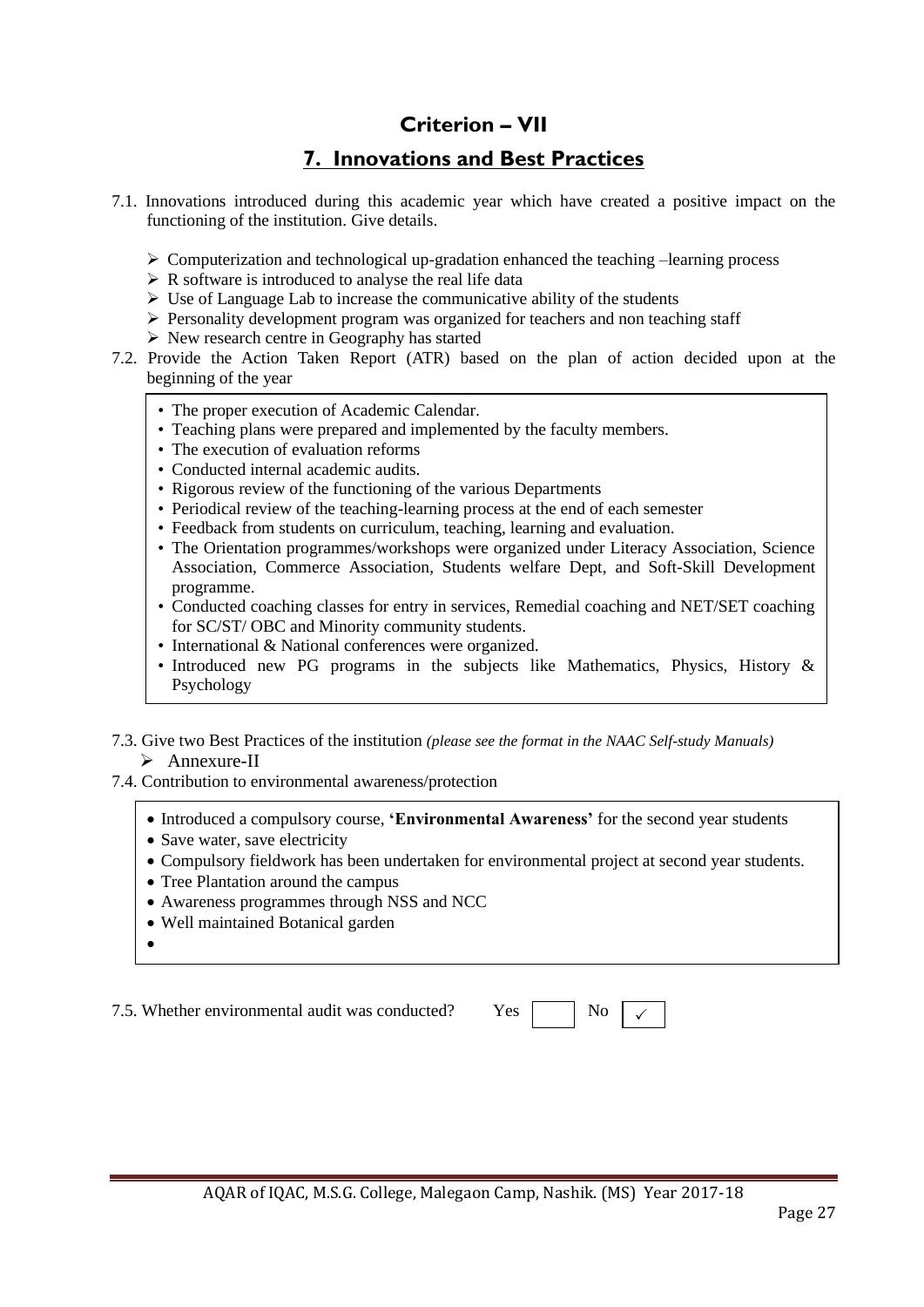7.6. Any other relevant information the institution wishes to add. (for example SWOT Analysis)

### **Strength:**

- Online admission process for learners.
- Qualified, experienced and dedicated staff.
- Research centres in five subjects
- Introduction PG programs in almost all disciplines
- Active Parent and Counselling Cell
- Remedial coaching classes for SC, SC, OBC & Minority students
- NET/SET coaching classes
- Personality Development Programme for all the students
- Well-equipped laboratories
- Enriched and automated library
- Excellent sports facilities with full time Physical Director
- Active Career Counselling and Placement Cell
- No incidence of ragging is observed till date
- Functional IQAC
- Active NCC, NSS units
- Automated office and admission process

### **Weakness:**

- Lack of non-teaching staff [Class III & IV]
- Insufficient technical staff and peons
- Computer literacy to be improved among few teaching and non-teaching staff
- Major portion of the students are from rural area

### **Opportunity:**

- Faculty can perform Industrial consultancy
- To introduce Certificate/Diploma Courses [already applied]
- To provide online teaching materials
- To conduct Faculty Development Programs

#### **Challenges:**

- Time constraint with limited number of staff to have rapport with industry and burden of research activities.
- To run extra as well as remedial classes.
- Motivating students to give more time to improve Communication Skill in English Language.

### 8. **Plans of institution for next year**

- To strengthen the functioning of IOAC
- To commence more technology based employability oriented courses
- Teachers to be encouraged in research activities by taking up major research projects and to participate in extension activities.
- To Make ICT enabled teaching a routine practice to enrich teaching-learning process
- Additional courses and certificate courses to be offered at PG level for skill development.
- Strengthen the placement cell, guidance, counselling and extension service cells
- Initiate systematic measures to improve proficiency in communicative English, personality development and career guidance for students.
- Invited lectures and collaborative endeavours will be conducted
- Strengthening of the alumni association
- Organization of Seminars, Conferences and Workshops at State, and National level
- Up gradation of Computer facilities.
- Provide Consultancy Services such as soil, water testing, mushroom cultivation, data analysis etc.

 $\overline{\mathfrak{a}}$ ge

• Improve the coaching for NET/SET and competitive examinations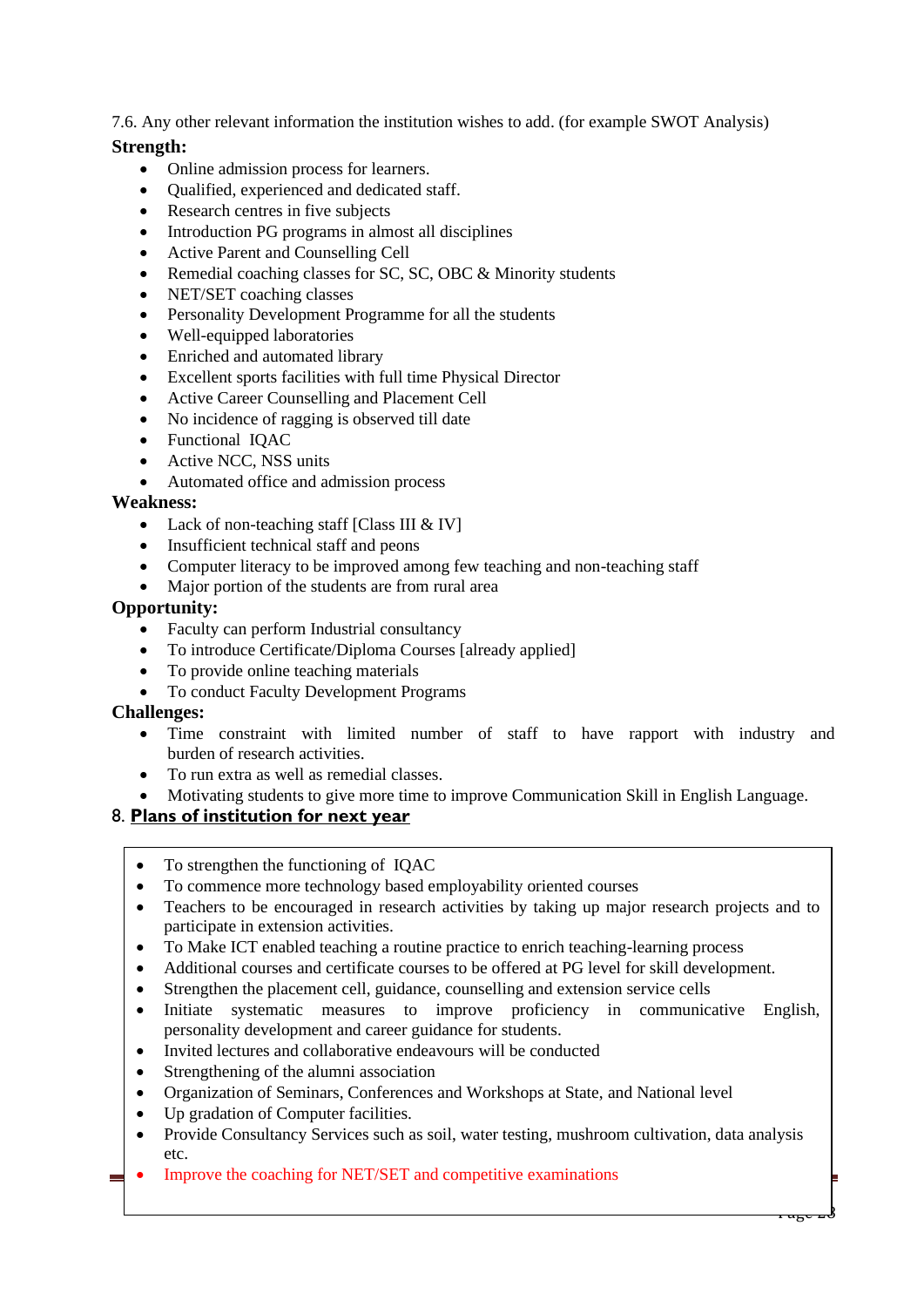**Shri. U. D. Lad Dr. Y.T. Pawar** 

 **IQAC Co-ordinator IQAC Chairperson (Principal)**

### **Annexure I**

| Week/Month                                          | <b>Activity</b>                                   |
|-----------------------------------------------------|---------------------------------------------------|
| $15th$ June 2017                                    | Date of commencement of first term                |
| $20th$ June 2017                                    | Display of merit list for first year              |
| $21st$ June 2017                                    | Commencement of F.Y.B.Sc./B.A admissions          |
| $25th$ June 2017                                    | <b>IQAC</b> meeting                               |
| $01st$ July 2017                                    | Teaching begins for UG classes as per time table  |
| $18^{th}$ to $26^{th}$ July 2017                    | Admissions of P.G classes                         |
| 28 <sup>th</sup> July 2017                          | Teaching begins for P.G classes as per time table |
| $4th$ week of July                                  | IQAC meeting with HOD's                           |
| 3 <sup>rd</sup> week of August                      | First test / tutorial for P.G classes             |
| $4th$ week of August                                | Awareness about credit system of P.G classes      |
| 1 <sup>st</sup> week of September                   | Soft skill development programme                  |
| $2nd$ week of September                             | Second test tutorial for P.G classes              |
| 4 <sup>th</sup> week of September                   | Seminar / presentation / group discussion of P.G  |
|                                                     | classes                                           |
| 1 <sup>st</sup> week of October                     | Internal credit test of B.Sc.                     |
| 2 <sup>nd</sup> week of October                     | University practical exam for firs term B.Sc.     |
| 13th October 2017                                   | <b>Conclusion of first term</b>                   |
| $14^{\text{th}}$ Oct. to $12^{\text{th}}$ Nov. 2017 | <b>Diwali Vacation</b>                            |
| 4 <sup>th</sup> week of November                    | University examination for UG and PG class        |
| 13 <sup>th</sup> November 2017                      | <b>Commencement of second term</b>                |
| 4 <sup>th</sup> week of November                    | P.G classes begins                                |
| 2 <sup>nd</sup> week of December                    | <b>IQAC</b> meeting                               |
| 3 <sup>rd</sup> week of December                    | Organization of seminar / conference sponsored by |
|                                                     | <b>BCUD</b> and UGC                               |

# Academic Calendar (2017-18)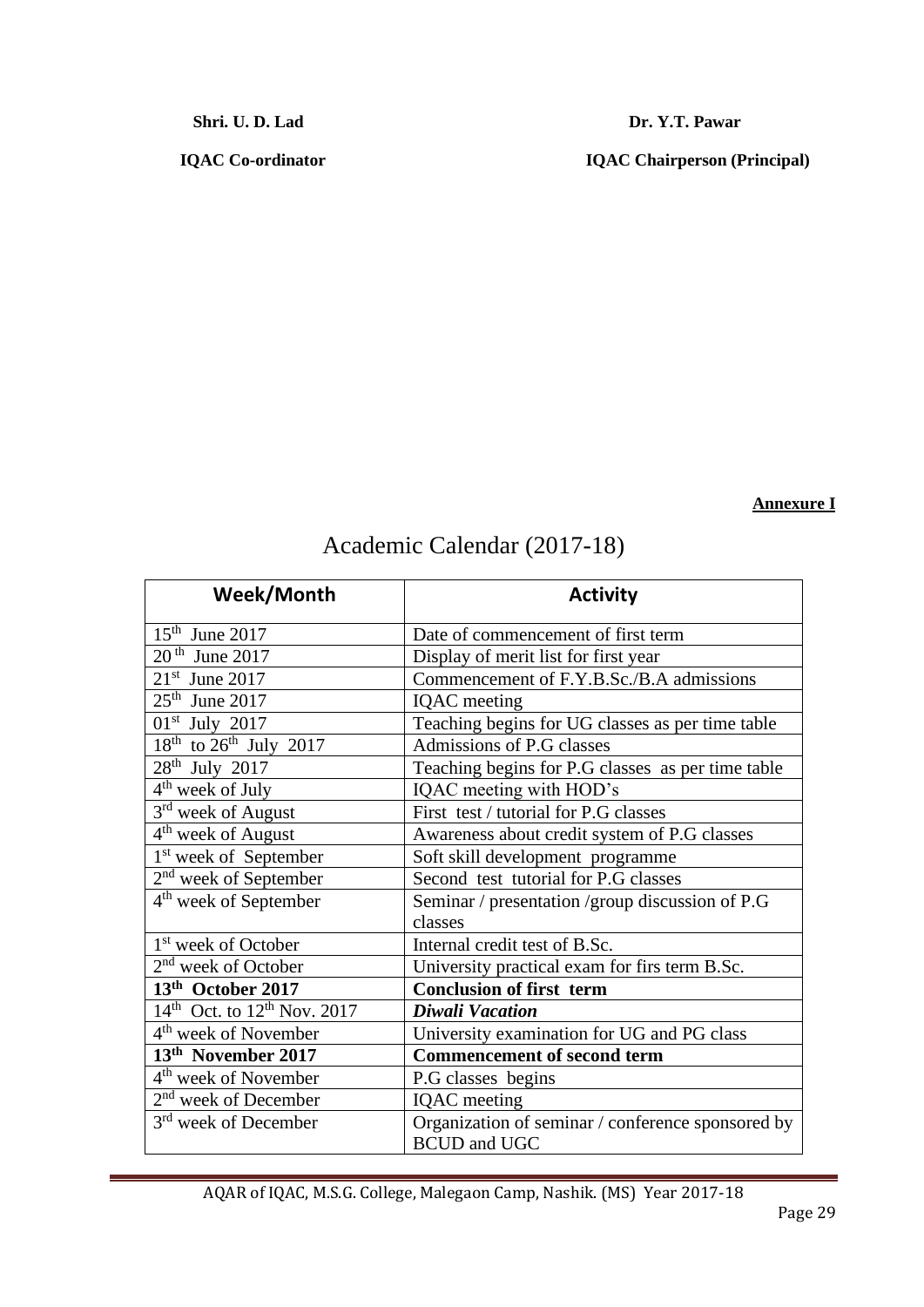| 2 <sup>nd</sup> week of January 2018                                                  | Test for additional credit course /skill based                                              |
|---------------------------------------------------------------------------------------|---------------------------------------------------------------------------------------------|
|                                                                                       | course                                                                                      |
| 1 <sup>st</sup> week of February2018                                                  | Internal credit test for B.Sc. classes                                                      |
| $2nd$ week of February 2018                                                           | Test/tutorial for P.G classes,                                                              |
| 3 <sup>rd</sup> week of February 2018                                                 | Submission of project on environmental awareness<br>for all students of S.Y.B.A/B.Sc./B.Com |
| 4 <sup>th</sup> week of February 2018                                                 | Project submission to concern department of<br>B.Sc.                                        |
| 2 <sup>nd</sup> week of March2018                                                     | Practical exam for B.Sc. /B.Com classes                                                     |
| $3rd$ week of March2018                                                               | University theory exams                                                                     |
| 3 <sup>rd</sup> week of March2018                                                     | Second test for additional credit skilled based<br>course of PG                             |
| 31 <sup>st</sup> March2018                                                            | <b>IQAC</b> meeting                                                                         |
| 2 <sup>nd</sup> week of April2018                                                     | Seminar / presentation/group discussion of P.G                                              |
|                                                                                       | classes                                                                                     |
| 29th April 2017                                                                       | <b>Second term concludes</b>                                                                |
|                                                                                       |                                                                                             |
|                                                                                       |                                                                                             |
| <b>Examination</b>                                                                    | <b>Date Of Commencement</b>                                                                 |
| Internal credit test for B.Sc.                                                        | $2nd$ week of September                                                                     |
| $(\text{sem-1}^{\text{st}})$                                                          |                                                                                             |
| B.A/B.Com/B.Sc Comp)                                                                  | 8 <sup>th</sup> October 2017                                                                |
| (backlog $\&$ regular Sem -1 <sup>st</sup> )                                          | 17 <sup>th</sup> October 2017                                                               |
| M.A/M.Com /M. Sc (backlog                                                             |                                                                                             |
| & regular Sem -1 <sup>st</sup> & 3 <sup>rd</sup> )<br>Internal credit test for B. Sc. | 3 <sup>rd</sup> week of February 2018                                                       |
| $(\text{sem-2}^{\text{nd}})$                                                          |                                                                                             |
| Annual theory & practical                                                             | 22 <sup>nd</sup> of March 2018                                                              |
| exam. For UG                                                                          |                                                                                             |
| Exam. On environmental                                                                | Last week of March 2018                                                                     |
| awareness for all students of                                                         |                                                                                             |
| S.Y.B.A/B.Sc./B.Com                                                                   |                                                                                             |
| M.A/M.Com/M.Sc (backlog &<br>regular Sem $-2^{nd}$ & 4 <sup>th</sup> )                | 1 <sup>st</sup> week of May                                                                 |

**Other Activities**: NSS camp, NCC camp, soft skill development, state level debating, educational and excursion tours and quiz competition

- Generally NSS winter camp is arranged in the month of December at adopted village
- NCC camps are arranged as per the guidelines & schedule of 48 Maharashtra battalion, Dhule
- Soft skill development programme is organized as per the availability of resource persons
- Chemiad exam, Quiz competition in mathematics and statistics are arrange as per the notification of university department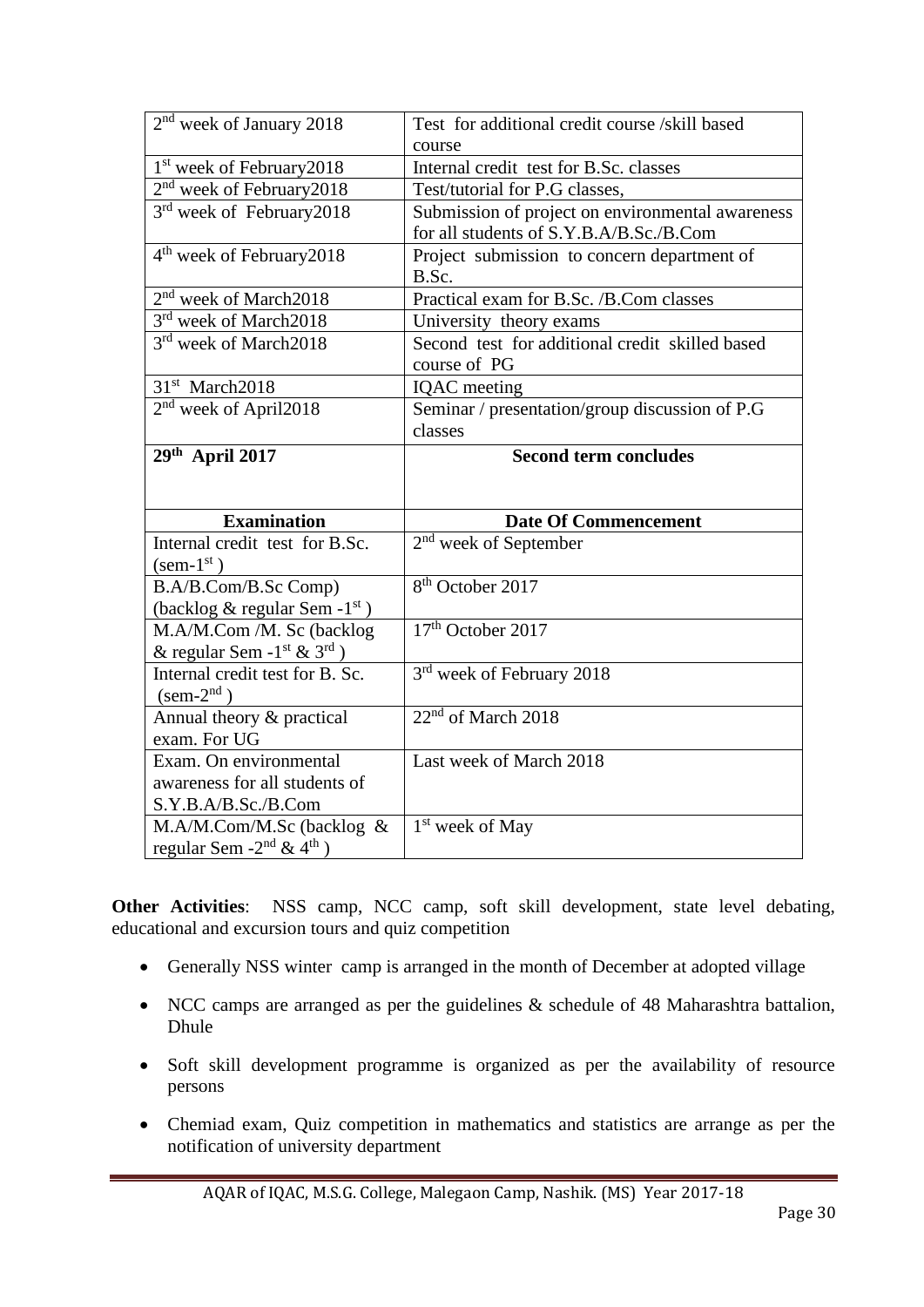• State level debate competition is placed generally in the last week of January.

**NOTE:**

1) The examination dates and vacations are as per the university schedule and circulars

2) The principal may change college schedule as per the convenience of student

3) Anniversaries of eminent persons and celebration of special days are observed as per college schedule

4) If require more IQAC meets are arranged for quality improvement.

Annexure-II

### Best Practices-1

**Title: -** Coaching Classes for competitive examination of civil services for SC / ST/ OBC & Minority Community Students.

**Goals:-** The basic objective of the coaching scheme is to prepare students belonging to SC / ST/ OBC(non-creamy layer) and Minority communities to get gainful employment in Group 'A', 'B' or 'C' Central services, state services or equivalent positions in the private sector.

**Context:-** The college is situated in rural area which is surrounded by 115 villages. Students do not get exposure to specific training & guidance to face competitive examinations. Most of the students are belonging to the socio-economically weaker section of society. Moreover, the city of Malegaon is dense populated by Muslim minorities. Hence special efforts need to be taken for overall development of the society. Specific provisions are to be made to improve the status of these groups; the college has established Competitive Examination Guidance Centre. In order to prepare students belonging to SC / ST/OBC and Minority communities to get gainful employment in Central and other state services mentioned above, the college is conducting the special coaching classes for entry in services for SC / ST /OBC & Minority students.

**Practice:** - The regular coaching classes were arranged for guiding the students to prepare them to appear for various competitive examinations like MPSC, UPSC, Banking services etc.

For this coaching,

18 teachers of various subjects like History, Geography, Political Science, Basic Mathematics, Economics, Marathi Literature, English Literature, General Science, Mental Ability & experts from private coaching classes were invited for the lectures on every Saturday.

\*The college invites eminent persons from various government departments and newly recruited IAS, IPS officers in order to guide and inspire the students.

\* It advances communication skill and confidence level of the participants. Several mock tests are exercised twice a month.

\* Students are provided previous question papers to solve, which gives students authentic practice.

AQAR of IQAC, M.S.G. College, Malegaon Camp, Nashik. (MS) Year 2017-18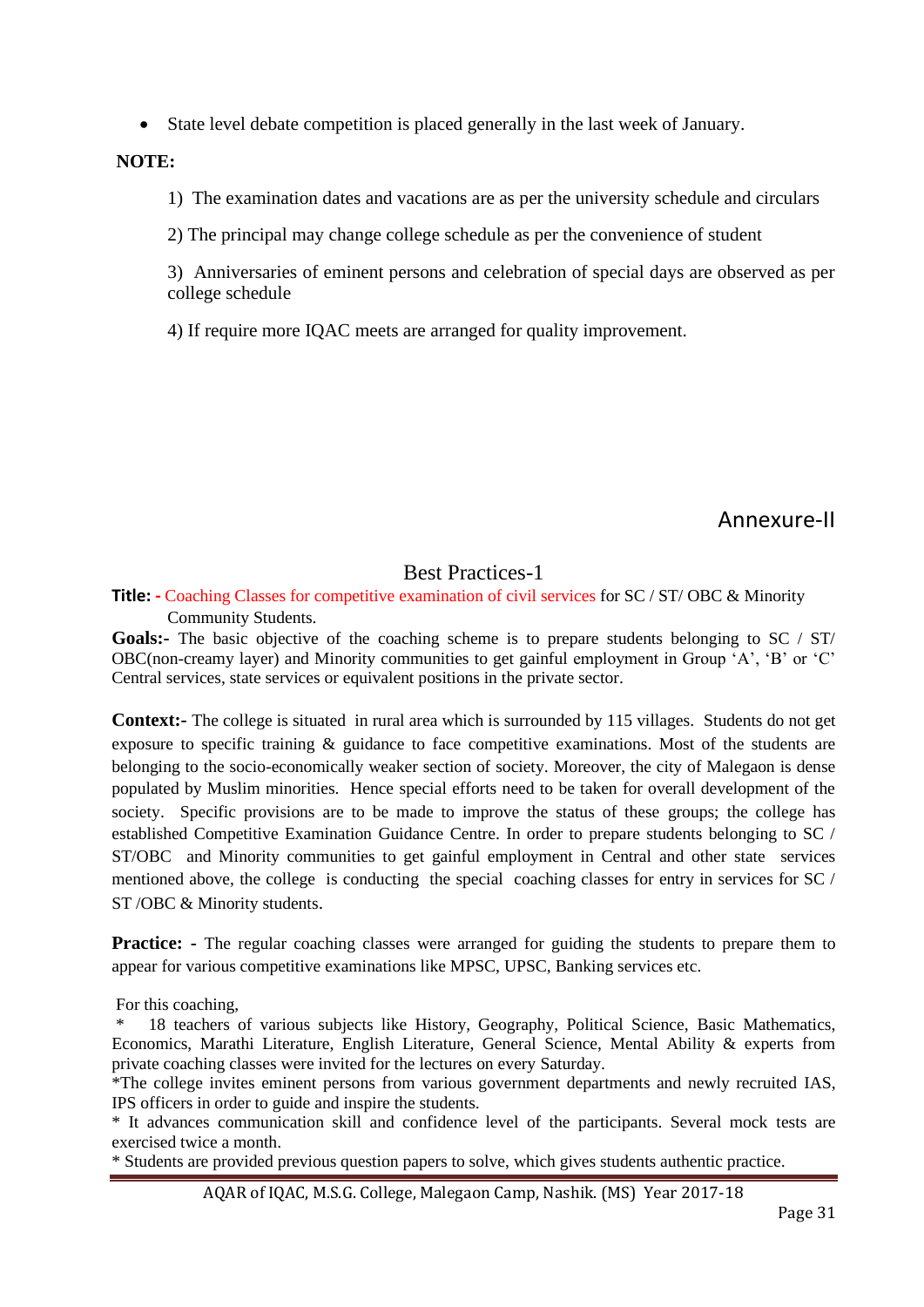### **Evidence and Success:-**

This year, in this coaching 50 students were enrolled as SC (05), ST (05), OBC (21), and Minority (07) NT (12). Out of these enrolled students 01 student has been selected in police department.

### **Problems Encountered and Resources Required: -**

- Unavailability of resource person and visiting lecturers is the major problem.
- Scarcity and unavailability of IAS & IPS officers.
- Lack of confidence and general awareness about importance of opportunities in civil services amongst the students which results into less number of aspirants.

### **Best Practices- II**

### **Title: Green Campus – Clean Campus**

**Goals:** To create awareness among the students about conservation of plants and importance of environmental issues. To encourage the students for tree plantation  $\&$  cleanliness

**The Context:** It is the need of time to take care of our Green earth. Students should be aware of issues like Global warming, environmental protection & conservation. Plants are helpful in minimizing the Global temperature. Plants are important in absorption of  $\text{Co}_2 \&$  release of  $\text{O}_2$  in atmosphere, the gas  $O_2$  plays a very vital role for living organisms. The lectures organized on environmental issues, this help to create interest of students in protection of environment. Besides this the projects are collected which are based on environmental issues from all second year students of UG of all streams. Hence the college has implemented a best practice on *Green Campus & Clean Campus*.

**The Practice:** The institution is conscious of its environmental responsibilities. The following actions are taken for Green & Clean Campus.

- The campus plants are trimmed and watered as per the need. The insecticides  $\&$ weedicide sprayed as per the need
- Polythene bags are strictly prohibited
- Regular Trimming of lawns in the campus
- Every year additional plants are planted in the campus
- Use me waste container for disposal of all types of waste

**Evidence of Success:** due to this best practice, our college campus has became one of the best in the region, garnished by different types of plants, like Palms, Neem, Albezzia , etc. we have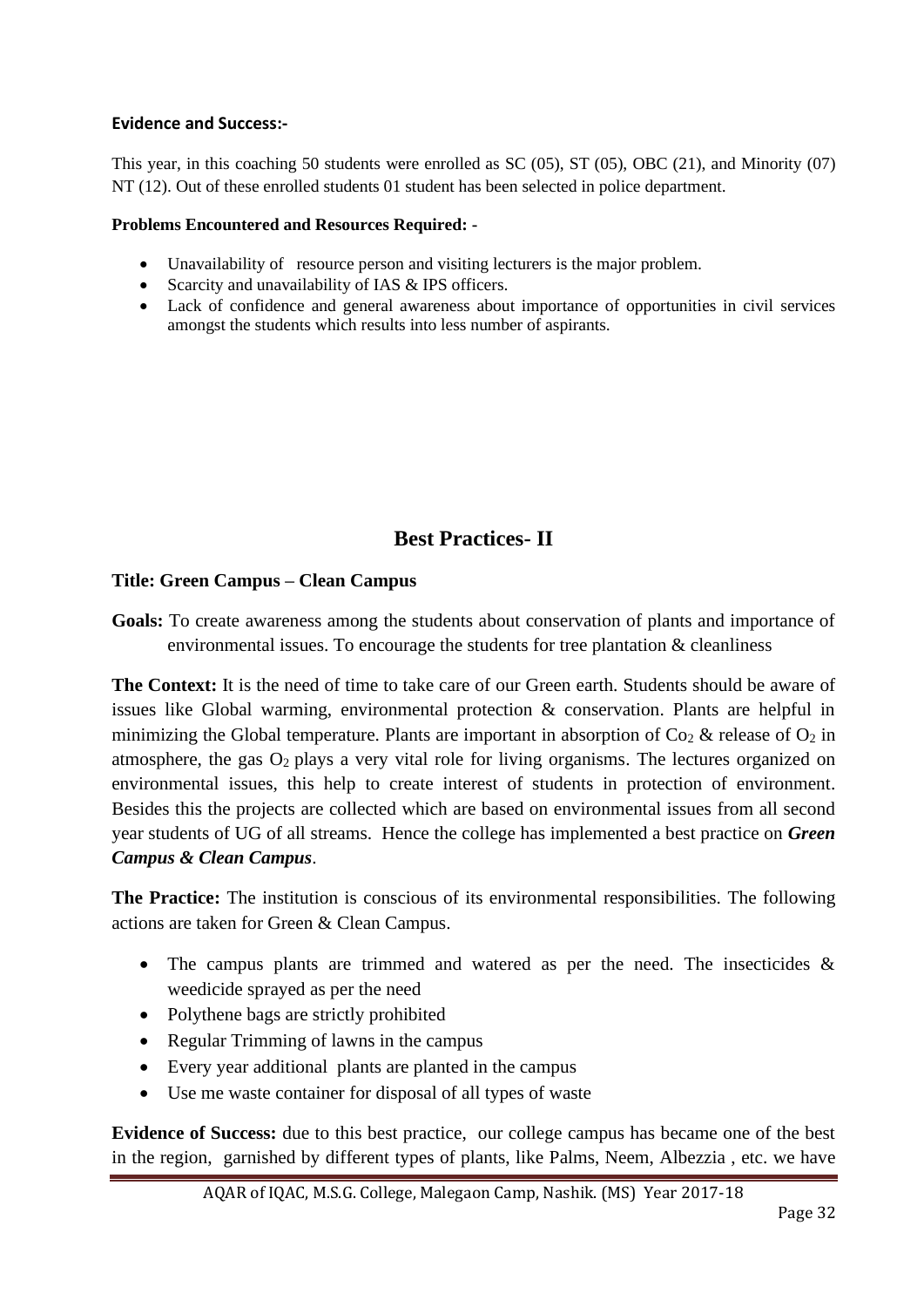cultivated Rhoeo, Rose species, Canna species, white Lilly etc. for the beautification of the college campus. In the botanical garden we have cultivated some medicinal plants for regular study of science students. Due to Green Plants & lawns our campus is free from pollution.

### Best Practices-III

### **Title: State Level Debating Competition**

**Goal:** To know what the young generation thinks on the current important issues and development. To develop the social and national awareness among the students by imparting values viz. justice, quality, brotherhood, co-operation and hard work. To provide the opportunity to the students for developing their important aspects of personality like leadership qualities, competitive spirit, rational thinking and educational skills.

**The Context:** Karmveer Bhausaheb Hiray State-level intercollegiate debating competition started in 1969. The main objective of the competition is to build student's life ethically through the inspirational memories of the institution founder Late Karmveer Bhausaheb Hiray. To encourage the students from rural and tribal areas not only the class-room learning but also for making their career by responding to the current issues and developing intellectual faculties. The competition also helps to create a congenial atmosphere to develop the healthy competitive spirit and provide the platform to express their thoughtful views with courage and confidence. We started the state level Loknete Vyankatrao Hiray debating competition since 2009-10 with the same aims and objectives.

**The practice:** The Debating Competition is a distinguished event of the college in many respects. The topic selected for the debate is based on the current issues is social, economical, educational, political, or any other global issue. The competition is held in five languages viz. Marathi, English, Urdu , Hindi and *"Ahirani"*(regional language) . It is the only college in the state organizing competition in five languages on the same topic on the same dais and at the same time. The competition is organized once in a year and students from all the university affiliated colleges of Maharashtra State are eligible for the participation. Four teams, a team for each language are invited from each college. A team consists of a pair of contestants speaking for and against the theme. The competition is held for two days and five eminent scholars in the concerned area of knowledge are invited as the judges for accurate and impartial evaluation.